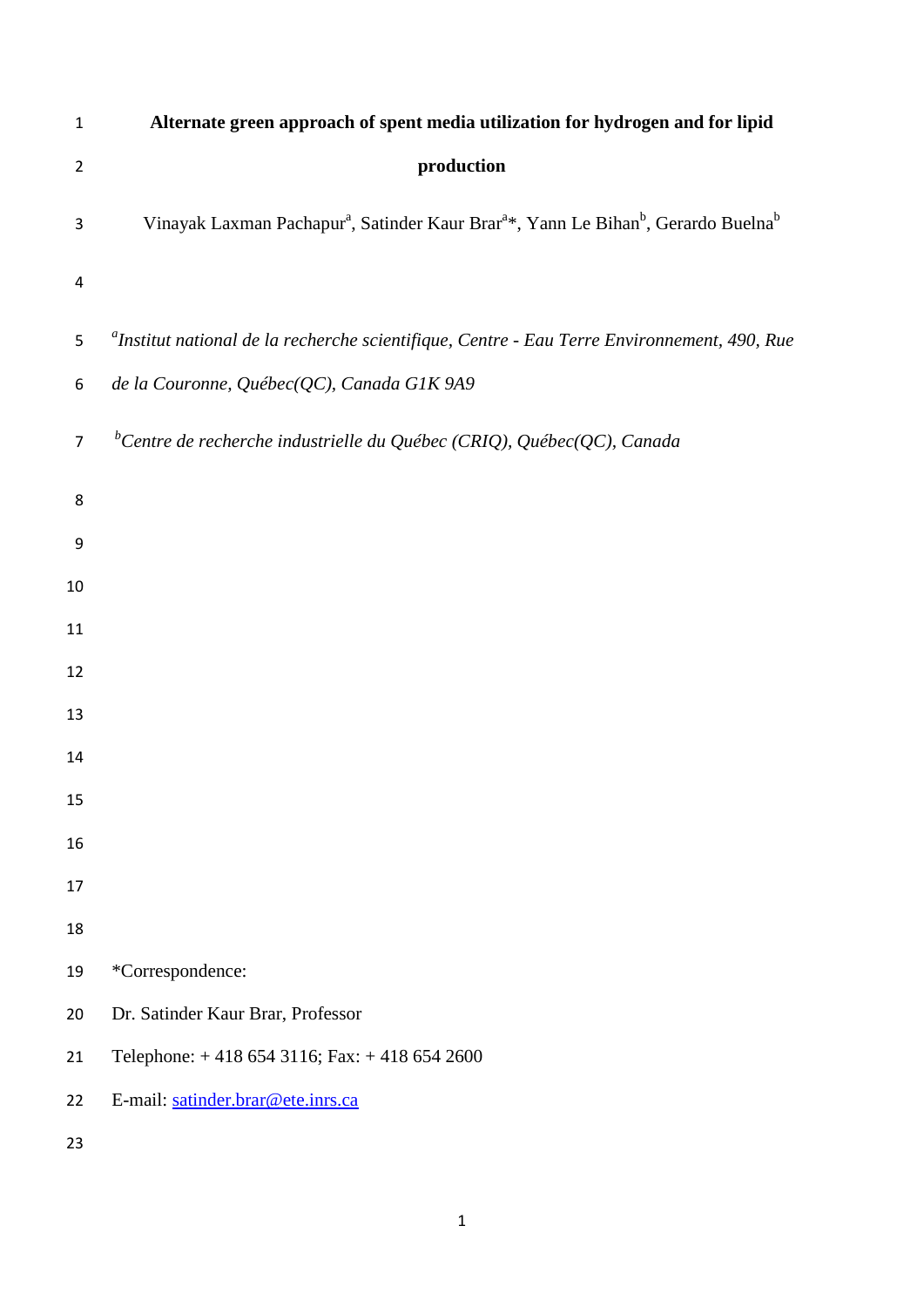### **Abstract**:

 In a view to uplift the biodiesel industry as a major energy carrier, new approach of minimizing the waste and utilizing generated waste needs to be explored. The spent media generated from the co-culture system is cost effective and can serve as renewable supplement 28 for mixed-culture **based** hydrogen  $(H_2)$  production and lipid production. Direct conversion of spent media along with crude glycerol (CG) at 20 g/L using heat-shock pretreated wastewater 30 sludge resulted in 38.12  $\pm$ 0.84 mmol/L of H<sub>2</sub>. In another approach, the spent media was used 31 as co-supplement along with fresh media at 3:2 for algal growth, resulting in 0.098  $\pm 0.007$  g/L of lipid. The spent media contained dead biomass, residual media nutrients, biomolecules 33 and unutilized glycerol together acting as supplementary source during  $H_2$  and lipid 34 production. According to the closed system results, the H<sub>2</sub> produced (1.47x10<sup>9</sup> L of H<sub>2</sub>) can be converted into energy  $(1.87 \times 10^4 \text{ GJ})$  for electricity  $(1.77 \times 10^4 \text{ GJ})$  and heat  $(4.32 \times 10^3 \text{ GJ})$ . 36 The produced  $H_2$  can be used as in-house energy source and the lipids can be used as third generation feedstock. The study explores the utilization of CG and spent media valorization towards an efficient closed system approach for a competitive biodiesel industry.

**Keywords:** biodiesel; crude glycerol; hydrogen; lipid; mixed-culture; photo-fermentation

- 
- 
- 
- 
- 
-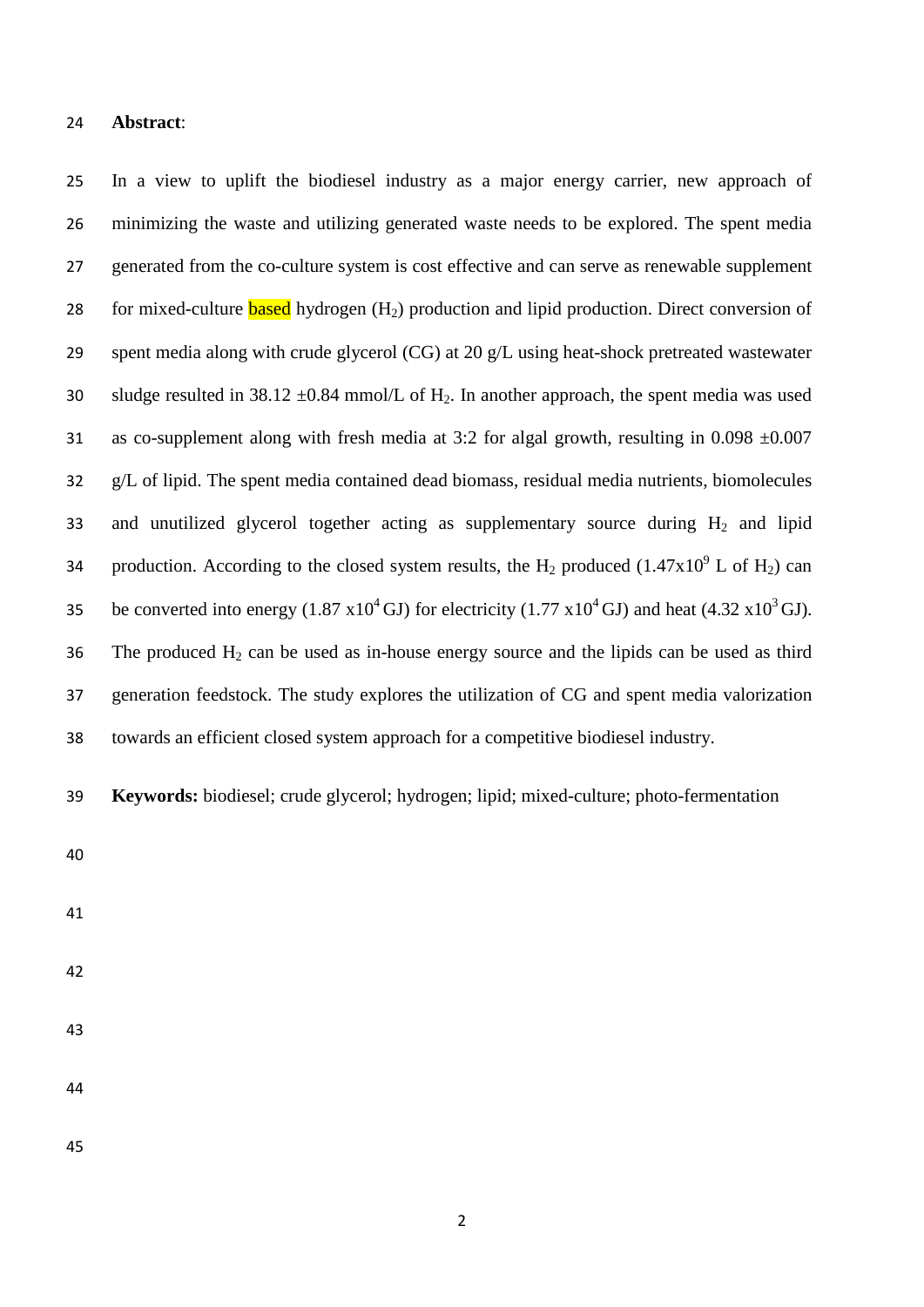### **1. Introduction**

 Significant success in renewable energy has resulted in the commercial utilization of biohydrogen in comparison to fossil fuel utilization with concerns of global climate change [1]. The advantages of hydrogen over commercial fuels resulted with strong support from government policies and increased incentives worldwide [1]. Across the world, a new initiative of bioconversion of crude glycerol (CG) (by-product of biodiesel industry) to hydrogen (H2) production has been carried out to expand biodiesel industry [2, 3]. The characteristics of CG, such as low market value, feedstock availability [3], with increased reduction state in comparison to other organic wastes; make it suitable for microbial 55 conversion to  $H_2$  over other value-added products [4].

56 The bioconversion of CG to  $H_2$  can be carried out using co-culture, mixed-culture and photo- fermentation systems. Each of the systems has advantages and disadvantages. The co-culture system works in harmony, reduces the fermentation time, performs complex functions and 59 produces higher  $H_2$  in comparison to mono-culture system [5]. The dark fermentation carried out using mixed-culture system has broader variety of potential substrate, including residuals 61 and waste products during  $H_2$  production [6]. Photo-fermentation offers typical advantages with high theoretical conversion ability and utilization of organic acids (acetate, butyrate) or solvents (acetone, butanol) produced during dark fermentation [6].

 The accumulation of organic acids and solvents result in sharp drop in fermentation pH and limit H2 production during dark fermentation. The spent media containing organic compounds and unutilized substrate with media components is of high interest as promising choice for value-addition [7, 8]. Researchers have carried out combined dark and photo- fermentation to use unconverted substrate/metabolites for complete utilization of chemical energy in spent media [6, 7, 9, 10]. Sustainable utilization of active biomass and spent media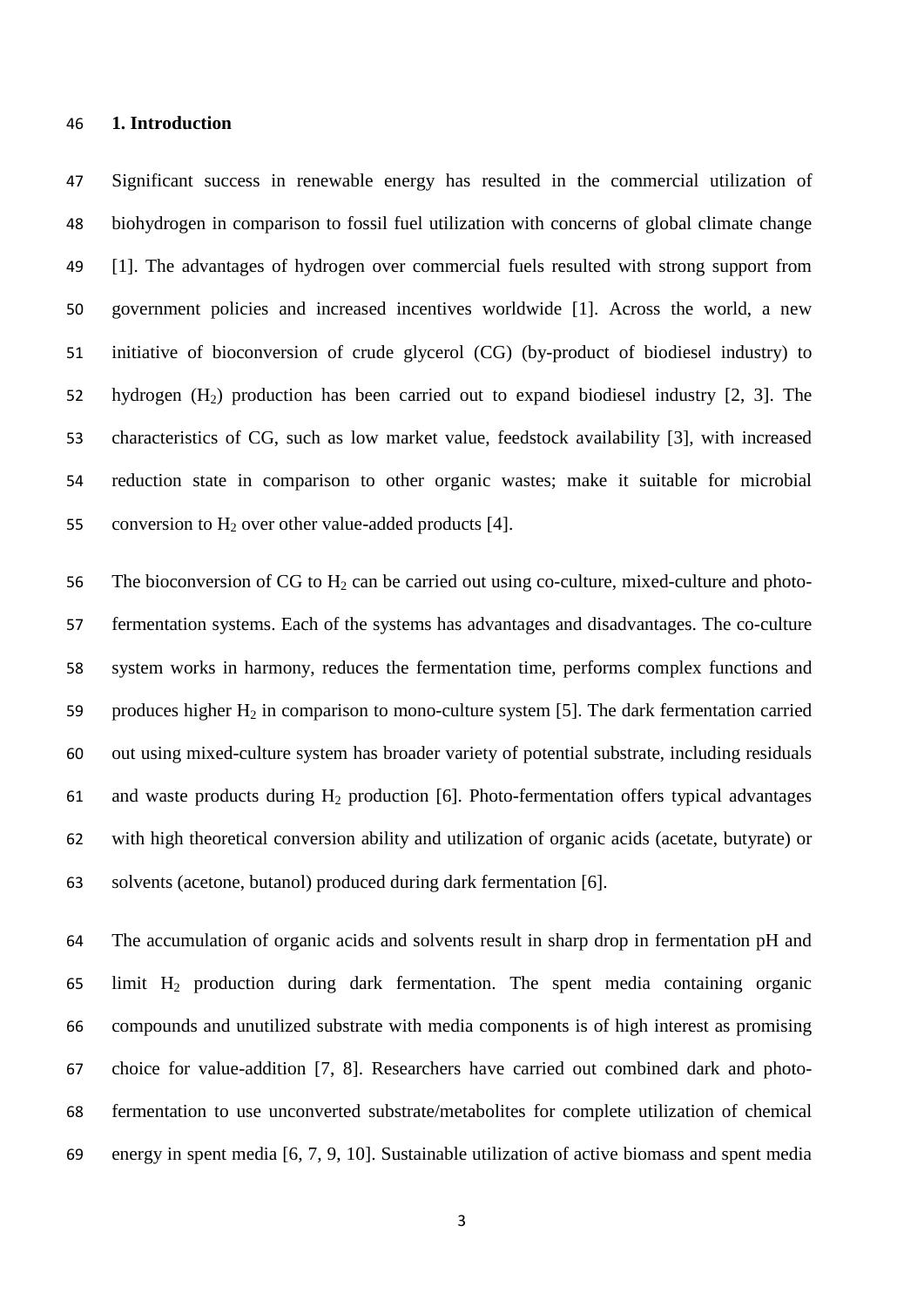70 resulted in improved  $H_2$  production [11] along with one-pot green synthesis of nanoparticles [12]. The ethanol and beer producing industry spent waste is valorized into lactic acid by utilizing the free nitrogen content in wastes and eliminating the necessary addition of nitrogen supplement [13]. Production of ethanol can also be carried out by using a simple acid pretreatment step on waste algal biomass resulting in almost 2-fold increased yield in comparison to control experiment using glucose [14]. The spent media generated across different systems with purpose of production of value-added compounds as presented in 77 Table 1.

78 **Table 1 –** Spent media generated across different systems for production of value-added 79 compounds

| <b>Purpose</b>           | <b>Spent media type</b> | <b>Process details</b>          | <b>Product</b>                 | Ref.            |
|--------------------------|-------------------------|---------------------------------|--------------------------------|-----------------|
| complete<br>To           | After<br>dark           | Photofermentation               | $H_2$ production: with         | [6]             |
| utilization<br>$\sigma$  | fermentation of $H_2$   | using<br>Rhodobacter            | 81% of the acetic acid         |                 |
| chemical energy          | production:             | <i>sphaeroides</i>              | utilization from spent         |                 |
| stored in spent          | unconverted             | O.U.001                         | media                          |                 |
| media                    | metabolites             |                                 |                                |                 |
| <b>Sustainable</b>       | After<br>dark           | <b>Dark</b><br>fermentation     | $H_2$<br>production:           | $[11]$          |
| utilization<br>$\bf{of}$ | fermentation of $H_2$   | using<br>Enterobacter           | improved from 13.37            |                 |
| waste from $H_2$         | production:<br>spent    | <i>aerogenes</i>                | to 57.98%                      |                 |
| production               | active<br>and           |                                 |                                |                 |
|                          | biomass                 |                                 |                                |                 |
| <b>Faster</b><br>mass    | <b>After</b><br>dark    | <b>Bioreduction</b><br>$\sigma$ | <b>Silver</b><br>nanoparticle: | $\overline{12}$ |
| scale<br>one-pot         | fermentation of $H_2$   | silver ions into silver         | <i>improved</i><br>formation   |                 |
| green synthesis          | production: waste       | nanoparticles                   | with high purity               |                 |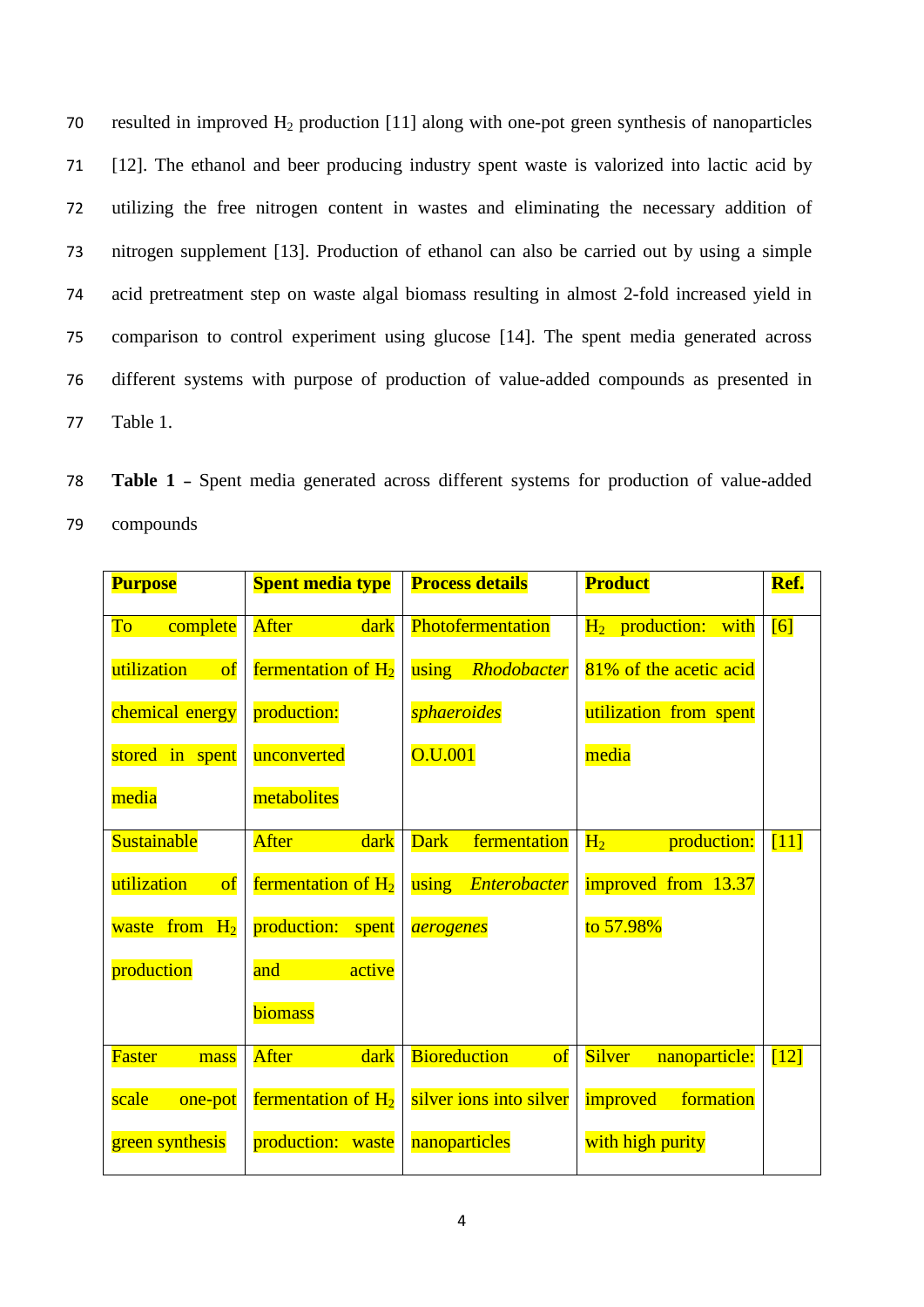| <b>Purpose</b>            | <b>Spent media type</b>    | <b>Process details</b>          | <b>Product</b>                | Ref.   |
|---------------------------|----------------------------|---------------------------------|-------------------------------|--------|
|                           | culture                    | (AgNPs)                         |                               |        |
| <b>Bioconversion</b>      | After the growth           | <b>Ethanol</b><br>production    | <b>Ethanol</b><br>production: | $[14]$ |
| algal<br>of waste         | of algae: harvested        | <b>Clostridium</b><br>using     | $4.6 \text{ g/L}$             |        |
| biomass<br>into           | algal biomass              | <i>phytofermentans</i>          |                               |        |
| ethanol                   |                            |                                 |                               |        |
| To resolve the            | After<br>ethanol           | Dark-<br>Photo-<br>and          | $H_2$ production: 1.5-3-      | $[7]$  |
| problem<br>$\sigma$       | production:                | fermentation for $H_2$          | folds higher                  |        |
| waste utilization         | distiller's grain          | production                      |                               |        |
| To<br>reuse               | After<br>H <sub>2</sub>    | Dark-<br><b>Photo-</b><br>and   | production:<br>$H_2$          | [9]    |
| volatile<br>fatty         | production<br>by           | fermentation for $H_2$          | Maximum yield (58             |        |
| acids-rich spent          | dark fermentation          | production                      | mmol) from the spent          |        |
| medium                    |                            |                                 | medium during photo-          |        |
|                           |                            |                                 | fermentation                  |        |
| <b>Valorization</b><br>of | After ethanol and          | Lactic<br>acid                  | Lactic acid with 1.54         | [13]   |
| waste substrates          | production:<br><b>beer</b> | production<br>by                | g/L/h<br>production:          |        |
| from bioethanol           | wasted<br>bread,           | <b>Lactobacillus</b>            | appropriate use of free       |        |
| and<br>beer               | wasted<br>potato           | <b>ATCC</b><br><b>rhamnosus</b> | alpha amino nitrogen          |        |
| production                | stillage<br>and            | 7469.                           | content in wastes             |        |
|                           | <b>brewers</b><br>spent    |                                 |                               |        |
|                           | grain hydrolysate          |                                 |                               |        |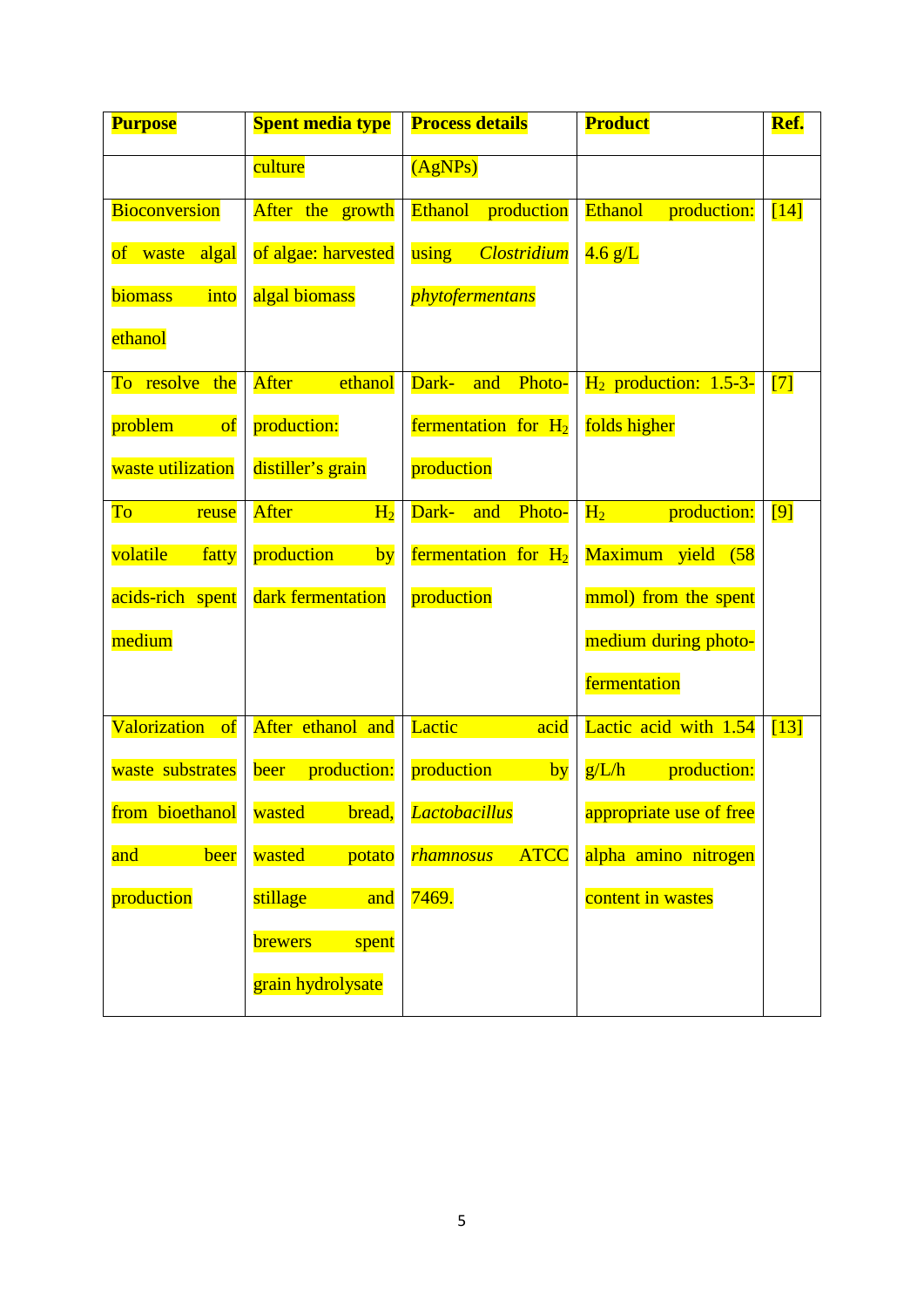| <b>Purpose</b>                              | <b>Spent media type</b>        | <b>Process details</b> | <b>Product</b>                 | Ref.        |
|---------------------------------------------|--------------------------------|------------------------|--------------------------------|-------------|
| <b>Valorization</b><br>of of $\overline{a}$ | <b>After</b><br>H <sub>2</sub> | Mixed-culture<br>for   | production:<br>H <sub>2</sub>  | <b>This</b> |
| spent media for                             | production<br>by               | $H_2$<br>and<br>photo- | increased by 29.53%            | study       |
| lipid<br>$H_2$<br>and                       | dark fermentation              | fermentation<br>for    | Lipid production:<br><b>as</b> |             |
| production                                  |                                | lipid production       | media<br>low-cost<br>$CO-$     |             |
|                                             |                                |                        | supplement                     |             |
|                                             |                                |                        |                                |             |

80

81  $\text{H}_2$  production is only able to utilize 30-40% of substrate with remaining 60-70% used for 82 metabolite production [1]. Bioconversion of CG  $(-22 \text{ kg})$  to 1 kg of H<sub>2</sub> generates around 83 ~8700 L of spent media consisting of organic carbon, total nitrogen, media components, 84 biomass, metabolites in distilled water [1], if unutilized at large-scale is challenging owing to 85 the cost involved [9]. Thus, spent media utilization will minimize the additional media 86 components usage. This study aimed at  $H_2$  production by mixed-culture and lipid production 87 by photo-fermentation using CG fermentation waste. 88 In the present study, the spent media obtained after co-culture system of  $H_2$  production was 89 proposed as media supplement during mixed-culture  $H_2$  production. The mixed-culture 90 system was studied for the first time during  $H_2$  production with biodiesel primary sludge 91 (BPS) as inoculum along with spent media and CG as substrate. In another approach, the 92 fresh media was replaced with spent media and used for algal growth for lipid production. In 93 the interest of algae as third generation feedstock for the biodiesel fuel and to minimize the 94 cost of TAP (Tris-Acetate-Phosphate) growth media, spent media was used for 95 *Chlamydomonas reinhardtii* growth during lipid production. In order to utilize maximum 96 energy recovery from spent media, a closed system approach has been proposed.

97 **2. Materials and Methods**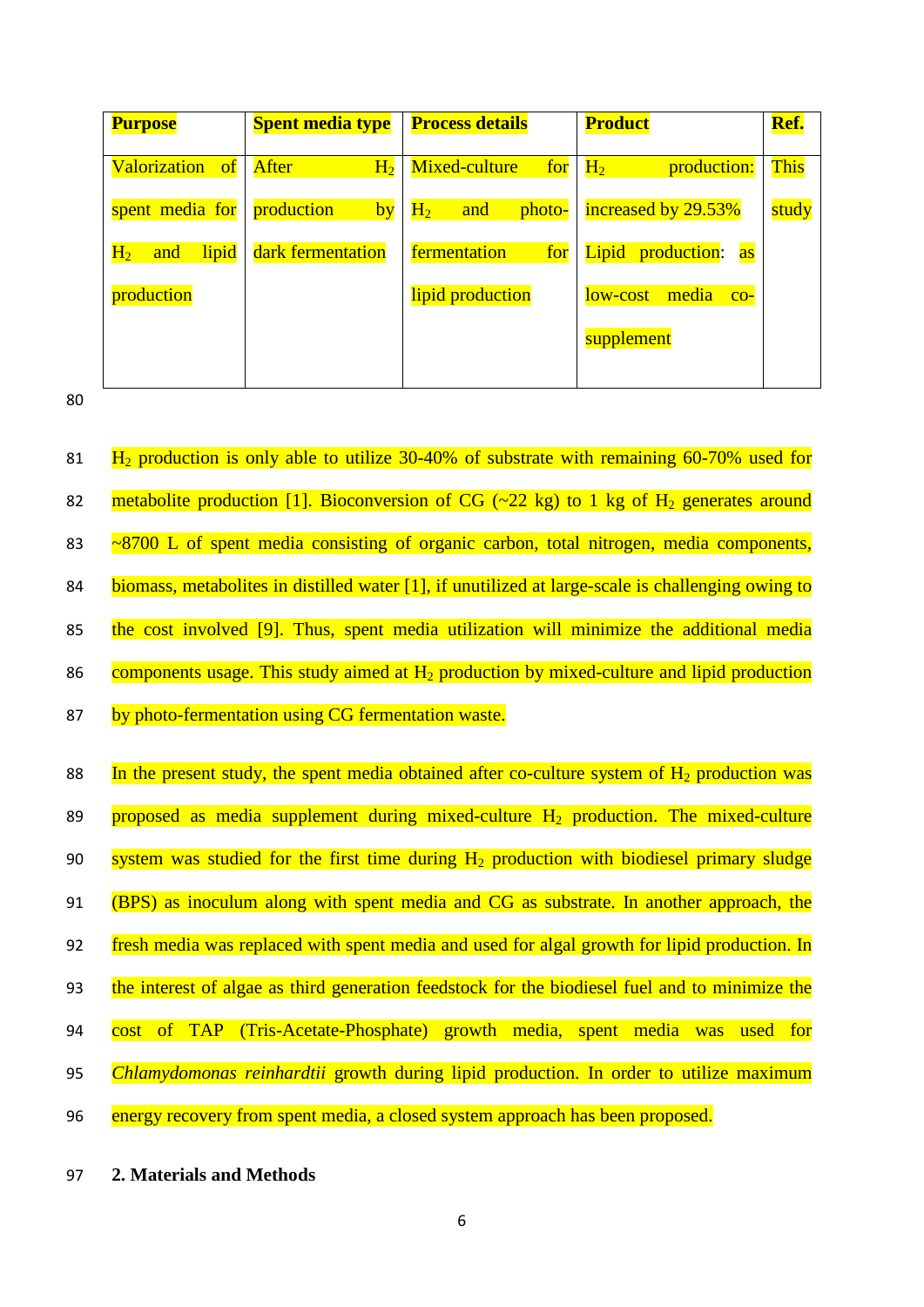#### *Crude glycerol as substrate*

 The animal by-products from food processing, superstores and restaurants are recycled for biodiesel production from Rothsay, Canada [15]. The generated crude glycerol and wastewater sludge by Rothsay, Canada are used in this study. The CG comprised (*w/w*): 23.6% glycerol, 35.9% carbon, 5.7% moisture, 3.2% nitrogen, 3.1% ash, <1.0-0.5% methanol and 67.56% matter organic non-glycerol (MONG) [16]. The pH of the crude glycerol was 104 around  $3.4 \pm 0.1$  [4].

 Chemicals and reagents used in this study are purchased from Fisher scientific, VWR and Lallemand, Canada [16].

# *Seed inoculum for mixed-culture*

 Rothsay, Canada carries out rigorous wastewater treatment prior to discharge treated effluent in local waterbodies [15]. The purification system generates biodiesel primary sludge (BPS) 110 (settling solids), which was used as seed inoculum for mixed-culture system of  $H_2$ 111 production. The BPS was stored at 4  $^{\circ}$ C, prior to pretreatment to produce H<sub>2</sub> using CG. Likewise, wastewater secondary sludge (WSS) collected from Quebec Urban Community (QUC) wastewater treatment plant (WWTP) (Quebec, QC, Canada) was analyzed as possible seed inoculum along with BPS.

 A comparative study of acid, alkali, chloroform, heat-shock and microwave pretreatment on 116 wastewater sludge was carried out using CG as substrate. The increased  $H_2$  production resulted in heat-shock pretreatment in comparison to other methods [4]. In this study, BPS and WSS was subjected to heat pretreatment. Around 50 mL of BPS and WSS was taken in two separate 150 mL serum bottles, pure nitrogen gas was sparged (3-4 min) to create anaerobic environment; the bottle was sealed using pre-inserted septa and transferred to pre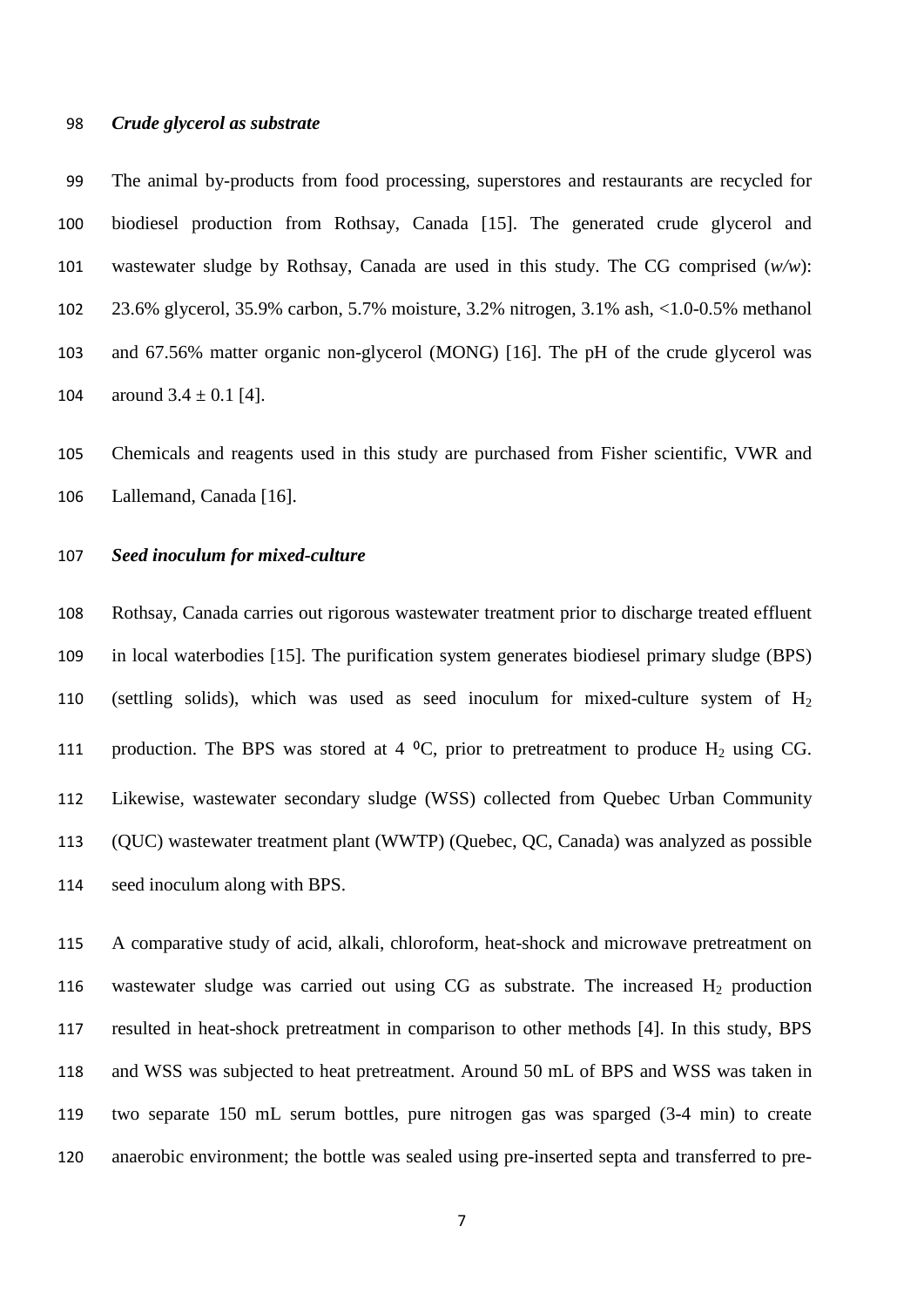121 set 100 °C Isotemp Standard Lab Ovens for 15 min [4]. The cooled treated BPS, WSS and mix 1:1 (BPS:WSS) was used as inoculum and transferred using sterile syringe at varying 123 volumes for  $H_2$  production.

# *Algae pre-culture media and inoculum development for photo-fermentation*

125 The green algae, *Chlamydomonas reinhardtii* is being currently used in the H<sub>2</sub> production [5] and considered as model organism for accumulation of energy rich compounds, such as lipids [17] [18]. The green algae, *C. reinhardtii* was grown using 100 mL of TAP (Tris-Acetate- Phosphate) growth medium (Gibco®, ThermoFisher Scientific, USA) ready-to-use 1X with 129 pH 7.0, under constant agitation of 60 rpm at  $20 \pm 1$ <sup>o</sup>C with continuous illumination of 60-80  $\mu$ mol/m<sup>2</sup>/s throughout 7 days [19].

### *Hydrogen production using spent media by mixed-culture system*

 The optimum condition of 20 g/L crude glycerol (CG), 20% (*v/v*) inoculum size (InS) and pH 7.0 from our previous study using wastewater secondary sludge as seed inoculum was utilized [4]. Proposed addition of spent media during the fermentation was carried out for 135 increased  $H_2$  production. The spent media characteristics are presented in Table 2. The spent 136 media obtained after  $H_2$  production was used to make-up the final volume to replace the addition of distilled water. With the presence of unutilized CG in spent media, the CG concentration in the fermentation media was varied across 15, 20 and 25 g/L. The increasing concentration of CG (15, 20 and 25 g/L) was mixed with spent media to make-up the volume to 40 mL. A control experiment using distilled water in the absence of spent media was also carried out. The pH was set at 7.0, transferred to serum bottles, sparged with nitrogen, sealed 142 with pre-inserted septa followed by sterilization at 121  $\rm{^0C}$  for 15 min in autoclave. The pretreated sludge at 20% (*v/v*) inoculum size i.e 10 mL was transferred to the sterilized media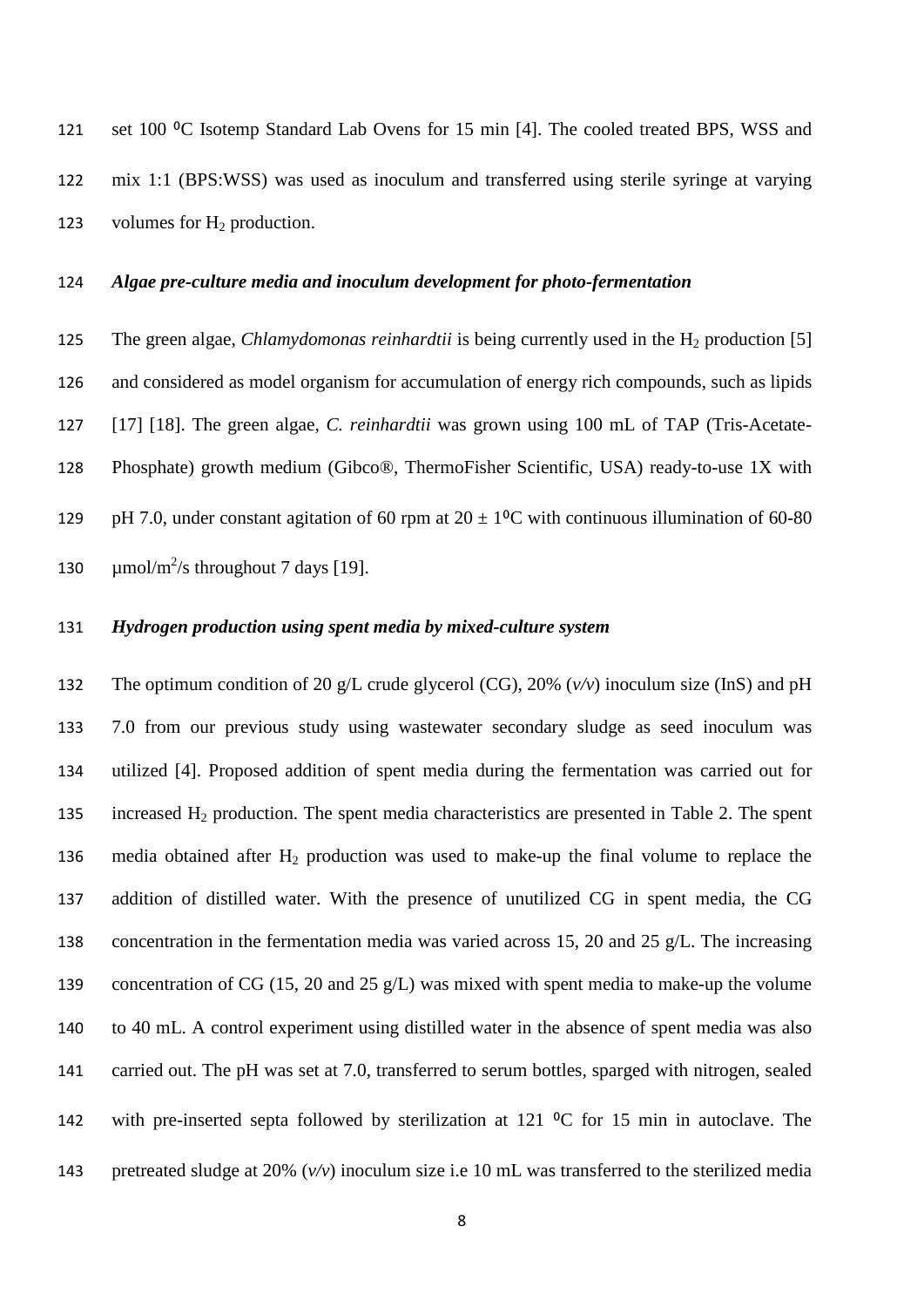using sterile syringe under laminar hood to make-up the total working volume of 50 mL. The 145 H<sub>2</sub> production was carried out at 150 rpm at 37  $\rm{^{\circ}C}$  for five days and all the experiments were performed in triplicates. The presented values are the average of triplicates and error bars 147 represent the standard deviation  $(\pm)$  values. During fermentation, at every 24 h, gas sample using a gas tight syringe (1 mL) was collected from the headspace into vacuumed sample vials for hydrogen analysis by gas chromatography (GC). Likewise, after five days, the fermented sample was analyzed for glycerol and end metabolite concentration by GC.

| <b>Composition of spent media</b> |                 |
|-----------------------------------|-----------------|
| Ethanol $(g/L)$                   | $0.58 \pm 0.18$ |
| Acetate $(g/L)$                   | $2.03 \pm 0.06$ |
| Butyrate $(g/L)$                  | $2.37 \pm 0.80$ |
| 1,3-Propanediol $(g/L)$           | $0.92 \pm 0.39$ |
| Residual glycerol $(g/L)$         | $5.02 \pm 0.50$ |
| рH                                | $5.56 \pm 0.13$ |

151 **Table 2 –**Characterization of spent media

152

# 153 *Lipid production using spent media by Photo-fermentation*

154 The TAP growth media is optimized for *C. reinhardtii* culture and is ready-to-use, eliminates 155 the procurement of individual media components, trace elements with tedious media 156 preparation steps. The TAP media was replaced from 50 to 0 mL  $(50, 40, 30, 20, 10, 0 \text{ mL})$ 157 with addition of spent media (autoclaved) at different volumes from 0 to 50 mL  $(0, 10, 20, 10)$ 158 30, 40, 50 mL) and final mixture was transferred to serum bottles under laminar flow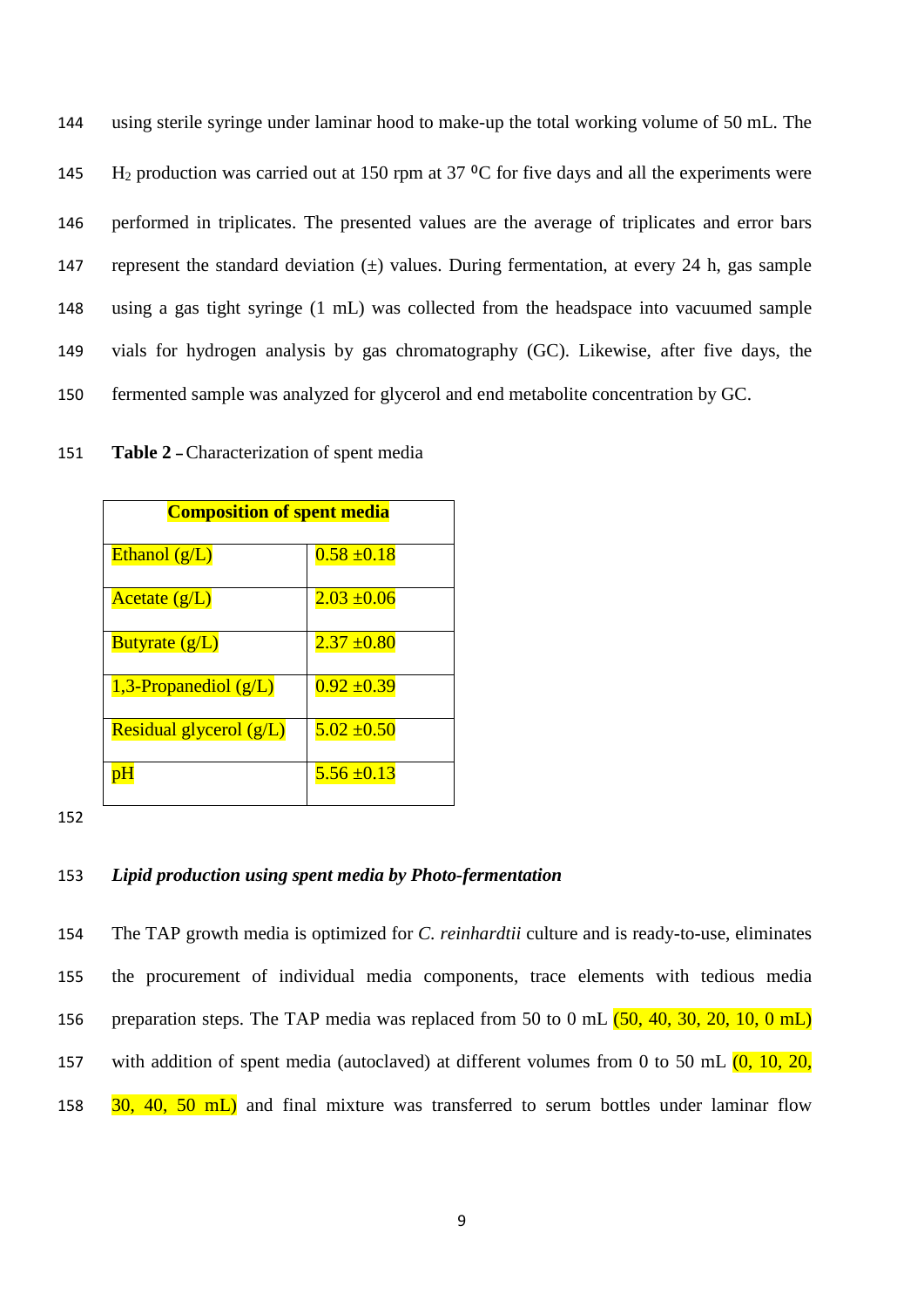159 chamber. The experimental runs  $(1 \text{ to } 6)$  was carried out in aerobic (for lipid production) in triplicates. At the end of incubation, lipid estimation was carried out.

# *Material and Energy balance calculation*

 An efficient closed system approach is designed to support the biodiesel industry. In order to valorize the crude glycerol into in-house self-sufficient energy source was evaluated using energy of produced hydrogen and mass balance of spent media. In this study, the energy and mass balance are calculated based on 45 million liter (average: 10-75 million L) of crude 166 glycerol production across biodiesel industry in Canada [20]. Bioconversion of CG into  $H_2$  using semi-continuous fermentation with capacity conversion (240-356 L of cumulative 168 H<sub>2</sub>/kg of CG) [21] are considered in the calculation. Further, energy value of produced H<sub>2</sub> equivalent in-terms of energy, electricity and heat [20, 22] are calculated in this study.

## *Analytical techniques*

# *Hydrogen analysis by GC*

 During the mixed-culture system, the hydrogen gas sample collected was analyzed using gas chromatography (Varian 3800, USA) with a set-up of thermal conductivity detector (TCD). 174 The PoraPLOT  $Q^{\circledast}$  column (Agilent technology, USA) of 3 m width under carrier gas nitrogen at flow rate of 3.5 mL/min was used. During the method run, the injector, column 176 temperature and detector temperature are set at  $100<sup>o</sup>C$ . The area under the curve was converted to volume of gas produced (mmol) in consideration of the experimental conditions, such as temperature and atmospheric pressure [16].

# *End-metabolites/by-products analysis by GC-FID*

 The concentrations of glycerol and end-metabolites were determined using GC (7890B GC-Agilent, CA) with flame ionization detector (FID) system. The column used was ZB-WAX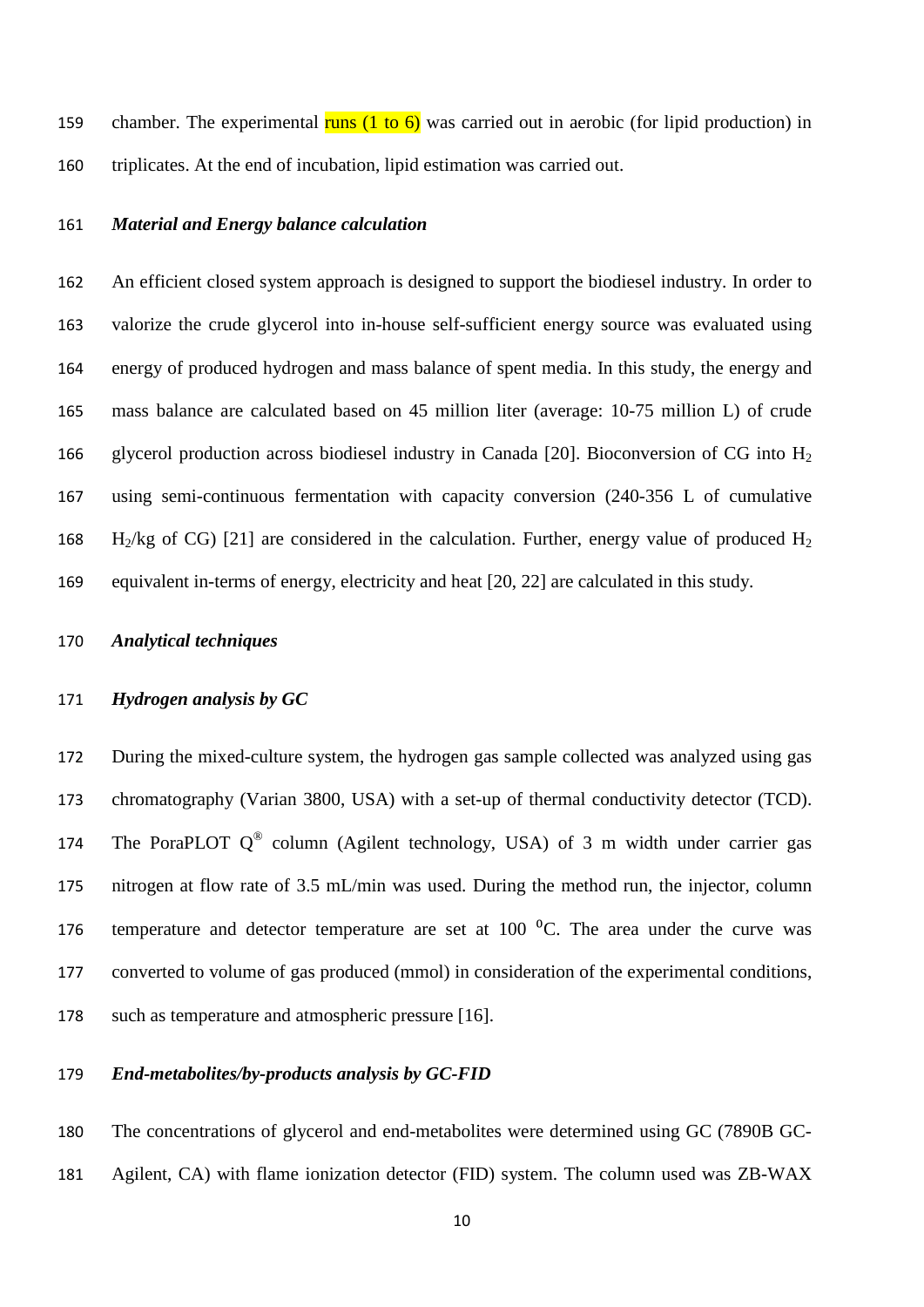182 plus with carrier helium gas at 1 mL/min flow rate in a  $80-240\degree$ C temperature profile for 8.4 min run time [16].

### *Estimation of lipid production*

 The total lipids at the end of fermentation was extracted from *C. reinhardtii* biomass and determined using gravimetric method as described in [23] [24]. Around 35 mL of fermented media was subjected to centrifugation (4000 *x* g) for 15 min, the cell pellet was separated from the supernatant. Around 800 µL phosphate buffer (0.05 M, pH 7.4) and 400 µm glass 189 beads was added and transferred to cell disruptor for 10 min. To the lysed mixture, 800 µL phosphate buffer, 4 mL of chloroform, 2 mL of methanol was mixed and the lipid was extracted by 15 min of sonication. After sonication, 2 mL each of chloroform and methanol was added and the resulting mixture was made to settle for separation. The bottom organic phase containing the lipids was transferred and equal volume of 5% NaCl solution (1:1 *v/v*) was added. The solvent was subjected to nitrogen evaporation; the left over lipid was calculated and expressed in g/L of medium [23] [24].

#### **3. Results and discussion**

# *Hydrogen production using spent media by mixed-culture system*

198 The mixed inoculum was composed of BPS and WSS at 1:1 ratio. The  $H_2$  production using the optimized condition of (InS: 20% and pH: 7) in case of different CG concentrations of 15, 200 20 and 25 g/L are presented in the Table 3. The maximum  $H_2$  production was around 38.12 201  $\pm$ 0.84 mmol/L for WSS at 20 g/L of CG. The minimum H<sub>2</sub> production was around 18.96 202  $\pm 0.13$  for the mix at 15 g/L of CG as seen from Table 3.

 **Table 3 –** Hydrogen (mmol/L) and 1,3-Propanediol (g/L) production across different seed inocula using variable crude glycerol concentrations (g/L)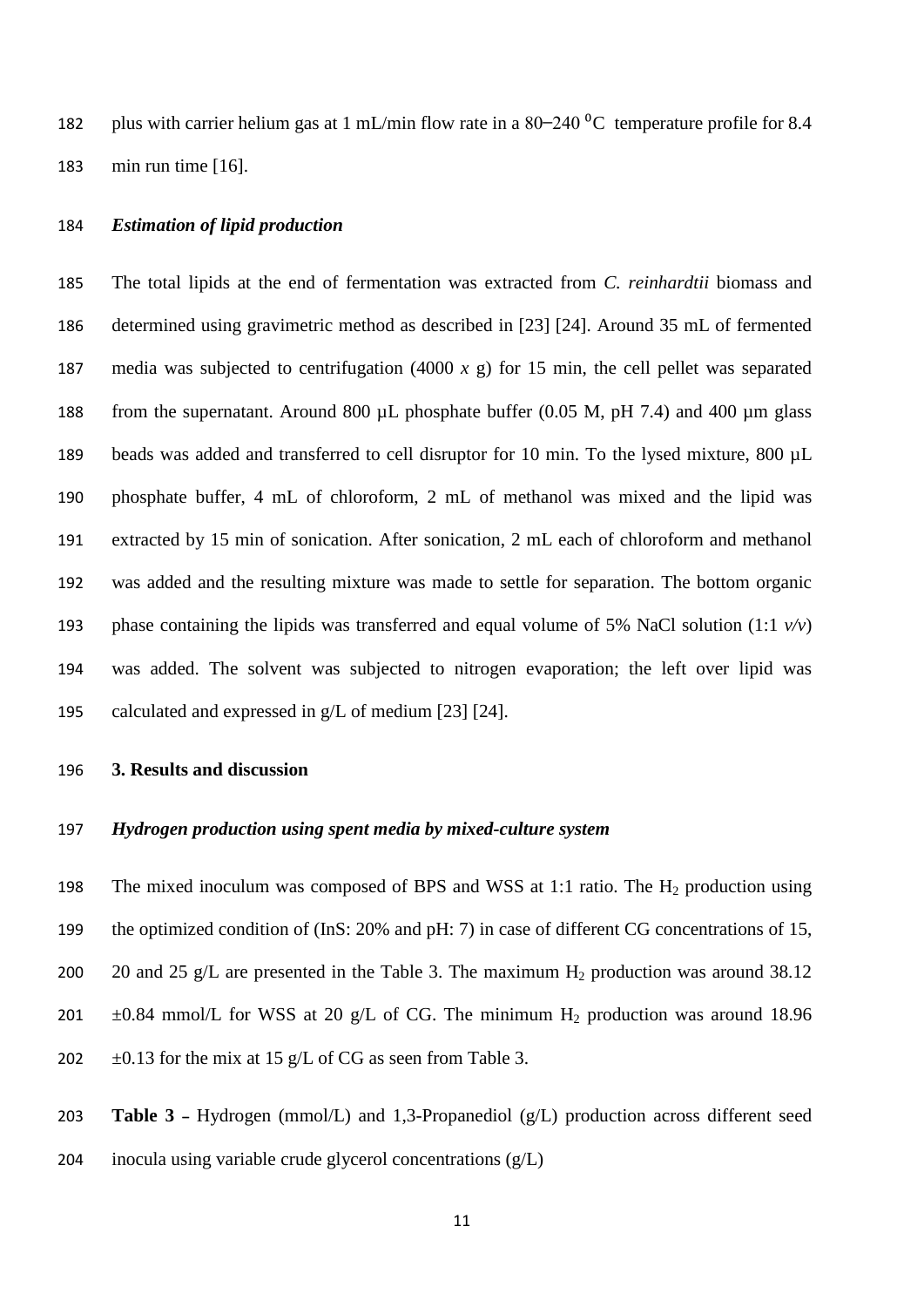| <b>Seed inoculum type</b>   | <b>Crude glycerol</b> | <b>Hydrogen</b>  | 1,3-Propanediol |
|-----------------------------|-----------------------|------------------|-----------------|
|                             | (g/L)                 | (mmol/L)         | (g/L)           |
| <b>Biodiesel</b><br>primary | 15                    | $24.51 \pm 0.20$ | $2.83 \pm 0.31$ |
| sludge (BPS),               | $\overline{20}$       | $27.09 \pm 0.83$ | $5.62 \pm 0.11$ |
|                             | $25\,$                | $22.39 + 0.23$   | $6.72 \pm 0.51$ |
| <b>Wastewater</b>           | 15                    | $25.44 \pm 0.62$ | $3.17 \pm 0.49$ |
| sludge<br>secondary         | $\overline{20}$       | $38.12 \pm 0.84$ | $5.46 \pm 0.37$ |
| (WSS)                       | $25\,$                | $33.04 \pm 0.61$ | $6.52 \pm 0.26$ |
| <b>MIX</b><br>1:1<br>at     | 15                    | $18.96 \pm 0.13$ | $1.87 + 0.08$   |
| (BPS:WSS)                   | $\overline{20}$       | $24.06 \pm 0.45$ | $2.98 + 0.09$   |
|                             | $25\,$                | $19.68 \pm 0.52$ | $3.45 \pm 0.14$ |

206 In case of BPS as seed inoculum, the maximum  $H_2$  production was around 27.09  $\pm 0.83$ 207 mmol/L with minimum of around  $22.39 \pm 0.23$  mmol/L. Across the three seed inoculum 208 types, the H<sub>2</sub> production increased from 15 to 20 g/L. However, the H<sub>2</sub> production decreased 209 with further increase CG at 25 g/L. The CG at 20 g/L was found to be optimum for the seed 210 inoculum for the increased  $H_2$  production. The optimum condition of (CG: 20 g/L, InS: 20%) 211 and pH 7.0) in case of heat treated WSS without spent media resulted in 29.43  $\pm$ 0.71 mmol/L 212 of  $H_2$  production [4]. In this study, the spent media containing the unutilized CG along with 213 media components benefited with 29.53% increased  $H_2$  production (38.12  $\pm 0.84$  mmol/L) 214 .The results matched 32.5% increased H<sub>2</sub> production obtained during use of spent media 215 along with CG by *Enterobacter aerogenes* [11]. The volatile fatty acid rich spent medium 216 acts as effective feedstock for subsequent  $H_2$  production [9]. The spent media contains dead 217 biomass, residual media nutrients, biomolecules and unutilized glycerol together which act as 218 supplementary source for the mixed-culture system for  $H_2$  production.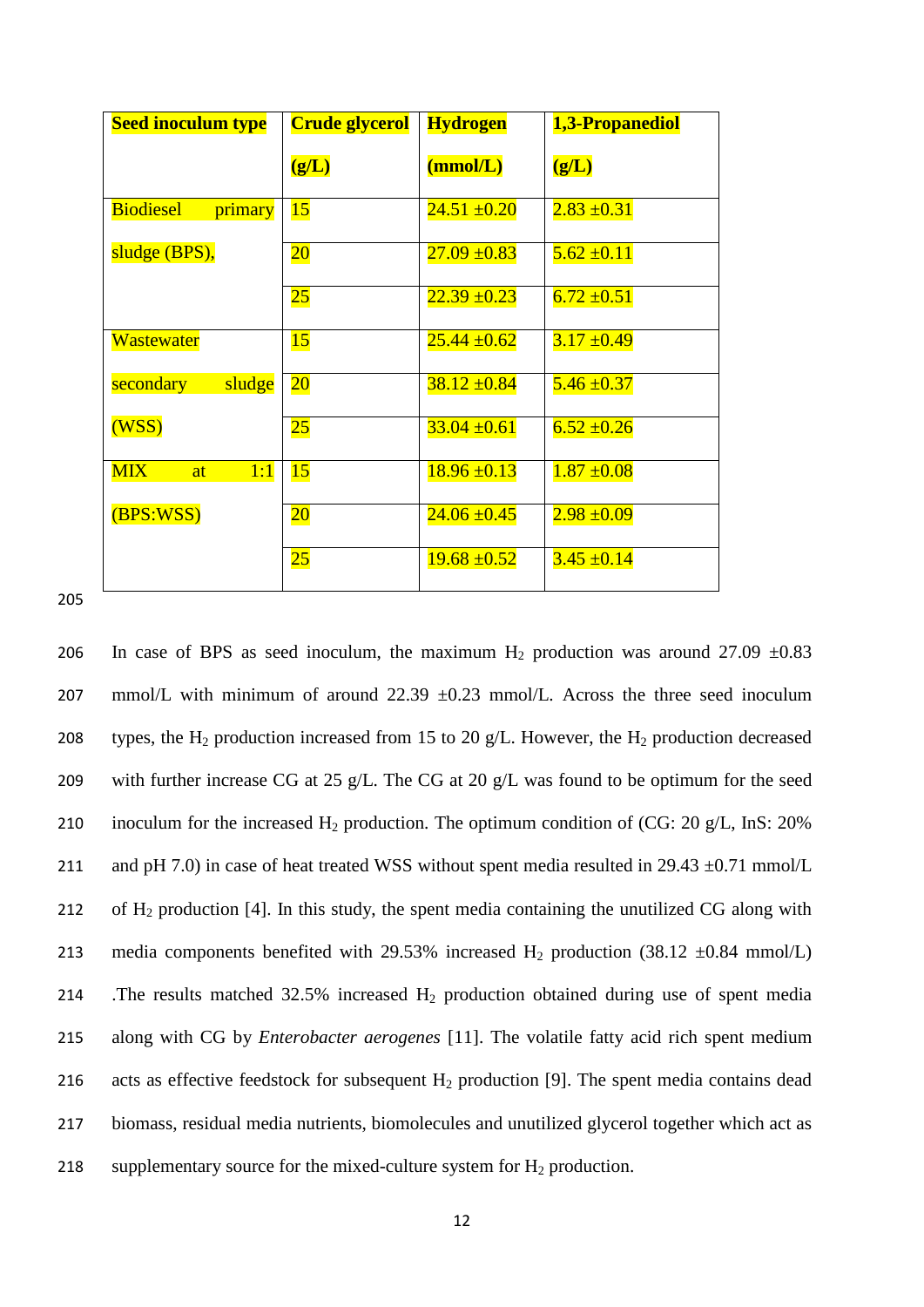219 The advantage of mixed-culture system to grow on broader choice of organic waste feedstock 220 requires easy and simple pretreatment conditions. The ability to reuse the spent media during 221 mixed-culture system uplifts the  $H_2$  production making it economical. The impurities in CG 222 have increased inhibition effect on co-culture at concentrations of 15-20 g/L and above [4]. 223 However, the seed inoculum from WSS nullified the inhibition effect at 20 g/L of CG with 224 increased  $H_2$  production. The choice of WSS as seed inoculum along with heat-shock 225 treatment proved to be the best combination for the utilization of spent media along with CG 226 as substrate for increased  $H_2$  production. In the case of seed inoculum of BPS, the  $H_2$ 227 production reached a maximum of 27.09  $\pm$ 0.83mmol/L at 20 g/L of CG. The objective of 228 using the BPS was to identify the microbial community able to degrade glycerol at higher 229 concentration, as BPS is in contact with residual glycerol after biodiesel production. 230 However, the BPS possessed the ability to produce higher 1,3-propanediol (1,3-PD) (6.72 231  $\pm$ 0.51 g/L) across other seed inocula as seen in Table 3. While monitoring the H<sub>2</sub> production 232 in most cases, production of 1,3-PD is also determined as they are important metabolites of 233 the glycerol fermentation pathway. The production of 1,3-PD increased during the glycerol 234 fermentation as reductive pathway was favored over oxidative pathway with decreased 235 production of H<sub>2</sub> [16]. This was true as CG was 25 g/L, H<sub>2</sub> production decreased to 22.39 236  $\pm 0.23$  mol/L with increased production of 1,3-PD reaching a higher value of around 6.72  $237 \pm 0.51$  g/L in case of BPS as seed inoculum. The ability to degrade glycerol at higher 238 concentration and produce a value-added compound 1,3-PD, in one way or the other will help 239 the biodiesel industry. The sludge mix (BPS:WSS) at 1:1 ratio as seed inoculum was also 240 investigated for H<sub>2</sub> production. The maximum H<sub>2</sub> production was around 24.06  $\pm 0.45$ 241 mmol/L and maximum 1,3-PD production was around  $3.45 \pm 0.14$  g/L in case of sludge mix 242 as seen from the Table 3. In order to exploit the property of  $H_2$  production from WSS and 243 1,3-PD from BPS, the mixed seed inoculum was investigated. The ratio of 1:1 was not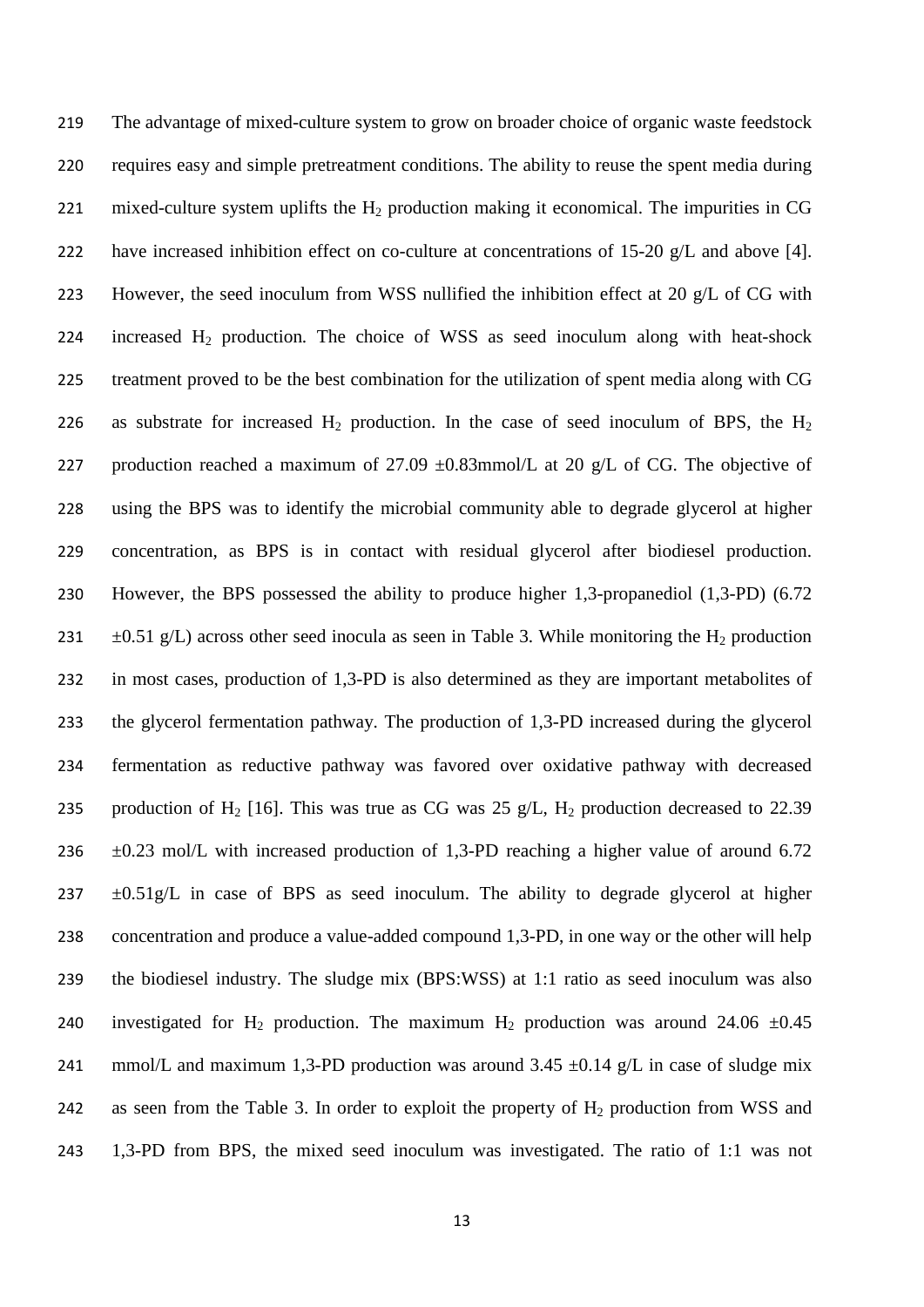244 sufficient in exploiting the property of both the seed inocula. A combination of different 245 ratios can be tested for increased  $H_2$  and 1,3-PD production.

 The WSS is the final repository of various complex microorganisms possessing the property of working at higher substrate concentration with ability to degrade complex substrate and hence providing capability to reutilize the spent media with ease [4, 25]. The sludge generated from wastewater treatment plant is composed of microbial matter beneficial for 250 anaerobic digestion during  $H_2$  production along with  $H_2$  consuming microorganisms [26, 27]. Heat-shock pretreatment has been currently tested as a simple pretreatment step to screen and 252 accelerate growth rate of  $H_2$ -producing species for increased  $H_2$  production [27, 28].

# 253 *Lipid production using spent media by algae*

 *C. reinhardtii* emerged as model organism for the synthesis of bioenergy carriers for the 255 efficient conversion of light, water and  $CO<sub>2</sub>$  into renewable energy applications, such as H<sub>2</sub> and lipids [18]. *C. reinhardtii* is gaining attention to test cultivation strategies in increasing lipid yields for biodiesel production [17]. The growth conditions of *C. reinhardtii* were optimized by [19] and used for the photofermentation using different volumes of spent media for lipid production as presented in Table 4. Lipid production using *C. reinhardtii* at different volumes of spent and fresh media (TAP growth media) was carried out with analyses of metabolites are presented in Table 4.

- 262 **Table 4** –Experimental runs using varied volumes of spent (mL) and fresh media (mL), with 263 the percentage of utilization for acetate, butyrate and glycerol at the end of photofermentation
- 264 (7-days) for lipid production

| <b>Experimental   Spent   Fresh   Acetate</b> |  |                                    | <b>Butyrate</b>          | Glycerol           | <b>Lipid</b>      |
|-----------------------------------------------|--|------------------------------------|--------------------------|--------------------|-------------------|
| <b>Runs</b>                                   |  | <b>Media   Media   utilization</b> | <mark>utilization</mark> | <b>utilization</b> | <b>production</b> |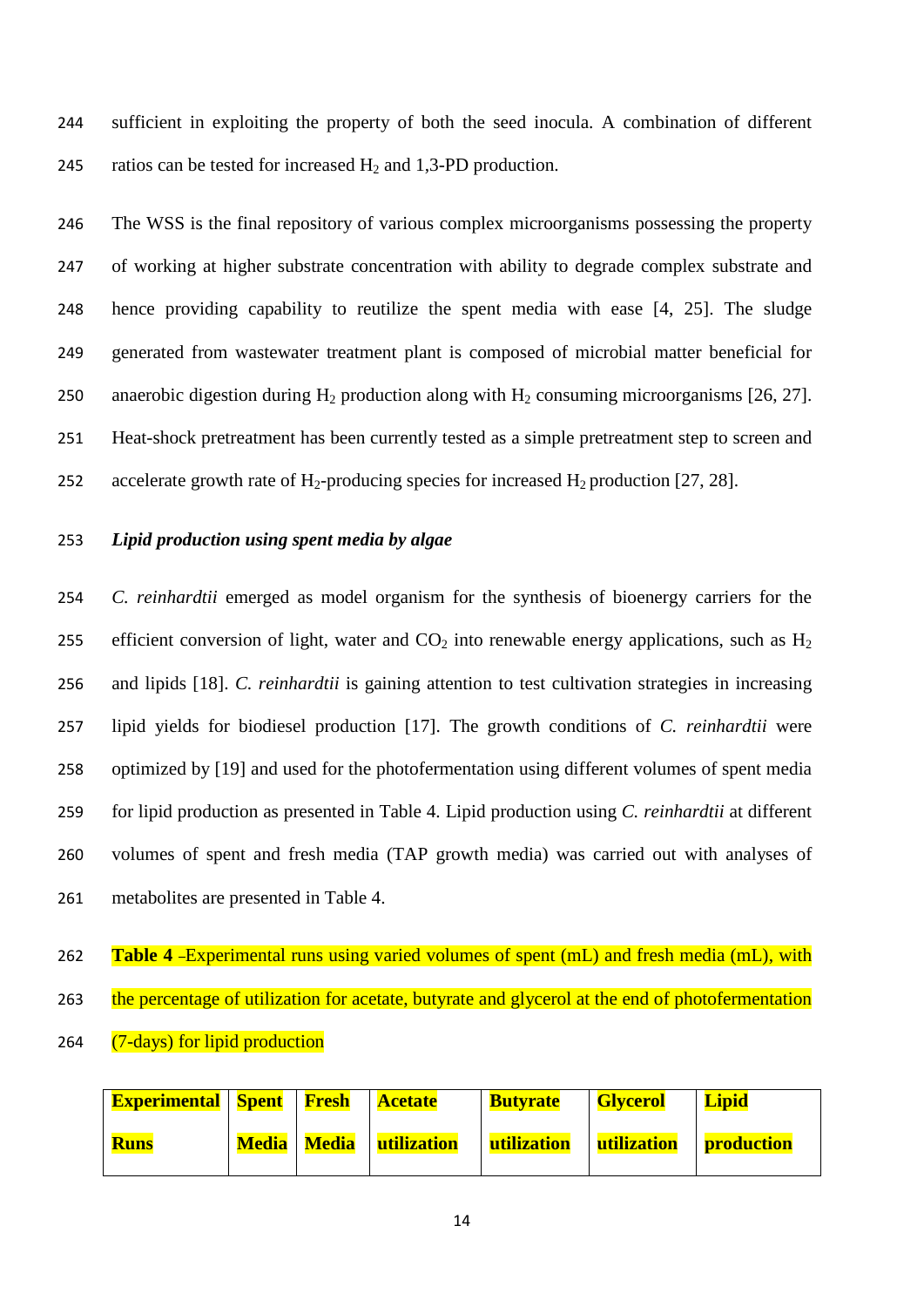|                         | (mL)                    | (mL)                    | $\frac{1}{2}$    | $\frac{1}{2}$    | (%)              | (g/L)             |
|-------------------------|-------------------------|-------------------------|------------------|------------------|------------------|-------------------|
|                         | $\overline{\mathbf{0}}$ | 50                      | $70.00 \pm 1.37$ | $3.58 \pm 1.50$  | $26.52 \pm 3.25$ | $0.045 \pm 0.006$ |
| $\overline{2}$          | <b>10</b>               | 40                      | $95.39 \pm 0.47$ | $25.52 \pm 1.79$ | $38.84 \pm 1.06$ | $0.067 \pm 0.006$ |
| $\overline{3}$          | $\overline{20}$         | $30\,$                  | $97.44 \pm 0.56$ | $28.45 \pm 1.14$ | $42.62 \pm 2.12$ | $0.072 \pm 0.002$ |
| $\overline{\mathbf{4}}$ | 30                      | $20\,$                  | $99.03 \pm 0.38$ | $47.88 \pm 0.73$ | $55.66 \pm 1.18$ | $0.098 \pm 0.007$ |
| $\overline{\mathbf{5}}$ | $\overline{40}$         | <b>10</b>               | $98.81 \pm 0.41$ | $41.56 \pm 1.45$ | $28.92 \pm 1.38$ | $0.036 \pm 0.004$ |
| $\overline{6}$          | 50                      | $\overline{\mathbf{0}}$ | $96.80 \pm 0.42$ | $16.50 \pm 1.29$ | $23.23 \pm 0.49$ | $0.010 + 0.002$   |

 The purpose was to reduce the utilization of fresh media (FM) and utilize the spent media 267 (SM) during lipid production. The maximum lipid production was around  $0.098 \pm 0.07$  g/L for 268 the mixture of (SM: 30, FM: 20) and the minimum was around  $0.010 \pm 0.02$  g/L in case of (SM: 0, FM: 50). In the presence of completely fresh media (50 mL), the lipid production 270 was around  $0.045 \pm 0.006$  g/L in comparison to  $0.010 \pm 0.002$  g/L with complete spent media (50 mL). With the increase in the concentration of the spent media from (0 to 30 mL), the 272 production of lipid increased from 0.045 to 0.098 g/L. However, with further increase from 273 30 mL of spent media, the lipid production decreased reaching a minimum of  $0.010\pm0.002$ 274 g/L. The spent media composition with organic/solvents and unutilized glycerol at minimum concentration tend to favor the growth of *C. reinhardtii*. With further increase in the volume of the spent media, the concentration of these compounds increased resulting in an inhibition of the growth of *C. reinhardtii* with decreased lipid production. The maximum lipid 278 production of 0.098  $\pm$ 0.007 g/L was on higher side in comparison to (0.05 g/L) [24] and 279 matched the results across different studies [18] [29]. The highest lipid productivity in case of 280 run 4 was around  $14 \pm 0.007$  mg/L/day considering the algal biomass. The lipid productivity was within the range (0.54 to 16.2 mg/L/day), obtained across *Scenedesmus* spp. (green microalgae) grown in fermented swine [30] and artificial wastewater [31].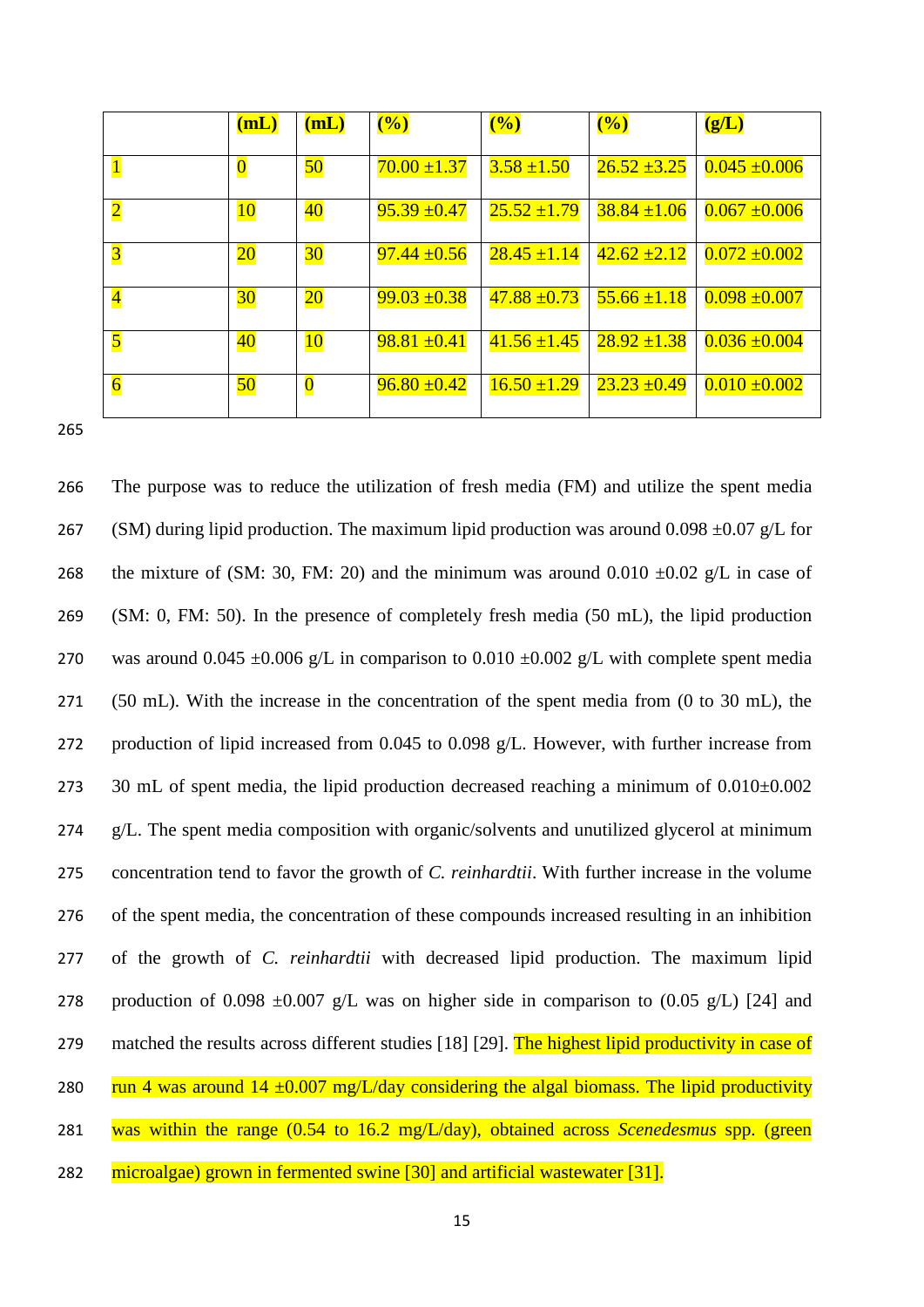283 The lipid productivity obtained in this study is very low in comparison to other microalgae 284 grown in various wastewater conditions across the study [32]. The microalgae can be 285 cultivated on variety of carbon sources, such as municipal, agricultural and industrial 286 wastewater, unlike yeasts requiring sugars, amino acids and nutrient supplement for lipid 287 production [32] [33]. The microalgae growth and lipid content depends on various factors, 288 such as choice of algae, nutrient starvation, temperature change, heavy metal stress, light 289 irradiation, genetic engineering, cell harvest, photobioreactor with efficient mass and light 290 transfer [34] [35] [36]. High lipid content occurs under environmental stress, such as nutrient 291 limitations, which often result in low cell growth or may lead to lower lipid productivity [36]. 292 The future of microalgae lipid production depends on the improvement in the cultivation 293 using costly genetically engineered organisms and energy intense harvesting technologies 294 [17]. However, the advantage of using spent media for microalgae growth is economical and 295 sustainable, further optimization of above factors can be carried out to increase the lipid 296 productivity.

 The spent media is composed of acetate and butyrate, which are utilized as substrates during photofermentation. In the case of *C. reinhardtii* growth media, the external addition of 299 organic acids is carried out along with complex media and micronutrients during the lipid production. *C. reinhardtii* possesses the ability to grow on acetate and was supplemented 301 with glacial acetic acid with 20 mM (1.2  $g/L$ ) of carbon source in the minimal medium [37]. In order to determine the metabolite utilization across the spent media during lipid production, analysis of acetate, butyrate along with glycerol concentration before and after lipid production was carried out. The results of the acetate, butyrate and glycerol utilization percentage (%) at the end of photofermentation (7-days) for lipid production are presented in 306 Table 4.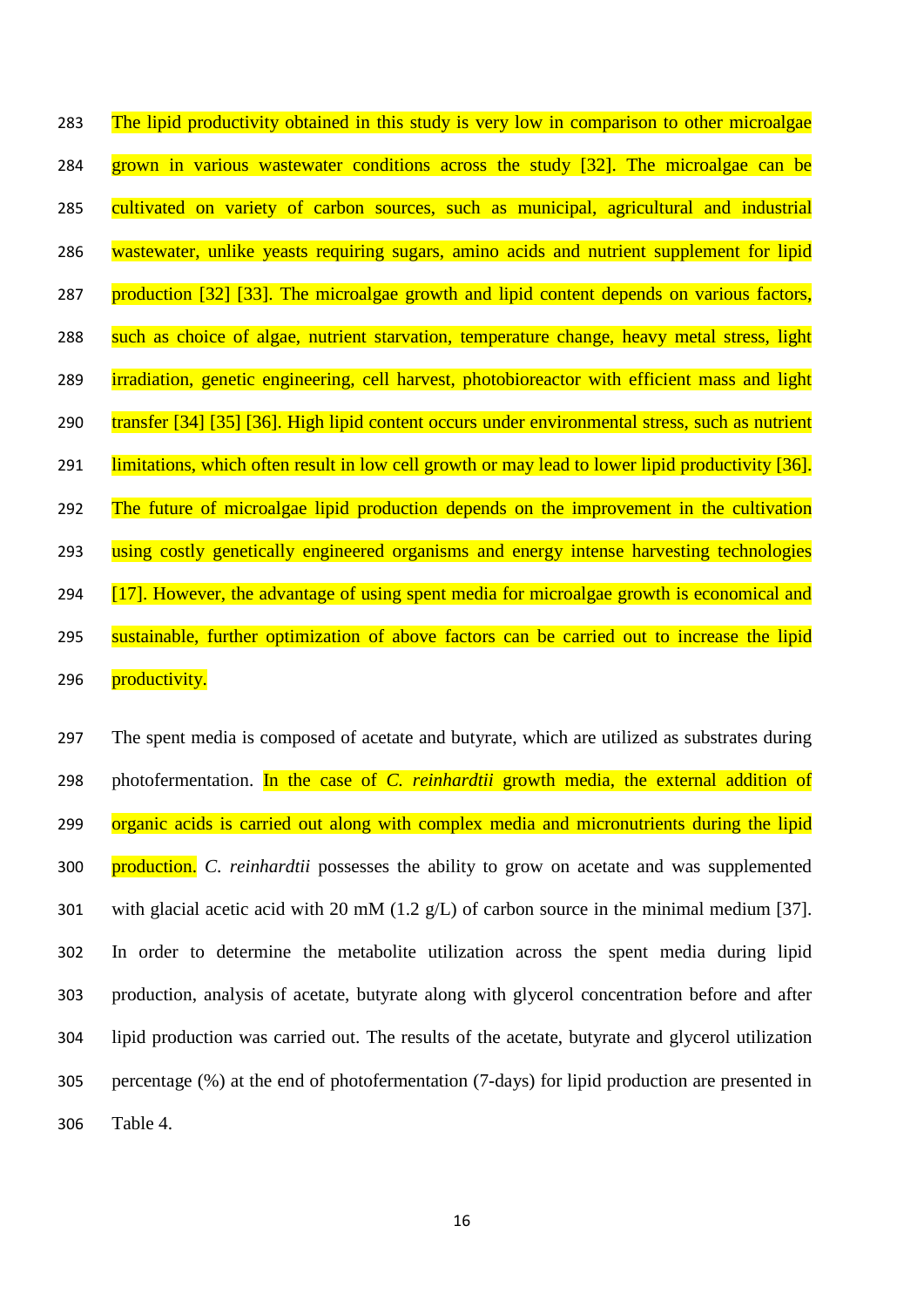307 The results across the lipid production suggested that the mixture volume for run (SM: 30, 308 FM: 20) produced maximum lipid in comparison to other mixture volumes. In case of run 4, the percentage utilization for glycerol was around 55.66%, butyrate was around 47.88% and acetate was highest with 99.03%. The percentage utilization of these compounds supports the results with lipid production across other mixture volumes. The metabolites, ethanol and 1,3- PD was also analyzed, however there was not much change in the percentage utilization (data not shown). The percentage of glycerol, acetate and butyrate utilization increased with the spent media volume till 30 mL. However, with further increase in the volume from 40 to 50 mL, there was a decrease in the percentage utilization, similar to lipid production as presented in Table 4. The optimum concentration of acetate for the growth of *C. reinhardtii* was around 317 20 mM (1.2 g/L) [37]. In case of volume mixture of  $\frac{\pi n}{5}$  and 6, the acetate limits the optimum conditions and inhibits the growth resulting in decreased lipid production. In the case of glycerol, the optimum concentration was around 30-50 mM [5], which in the case of 320 run 4 was within the limits. However, for run 5 and 6, the concentration of glycerol reached 321 the limiting concentration resulting in decreased lipid production  $(0.036 \pm 0.004$  and  $0.010$  $\pm 0.002$  g/L). The optimum mixture volume (3:2) of spent media (30 mL) and fresh media (20 mL) resulted in the increased lipid production along with maximum percentage utilization of the metabolites from the spent media.

 The spent media from the dark fermentation utilized around 60-70% of substrate for 326 metabolite generation during  $H_2$  production [1]. The presence of acetate and butyrate in the spent media, tend to act as carbon source and help towards the growth of *C. reinhardtii* for lipid production*.* The effective approach of utilizing the spent media will bring down the cost of microalgae cultivation and decrease the overall cost, making microalgae derived biodiesel competitive.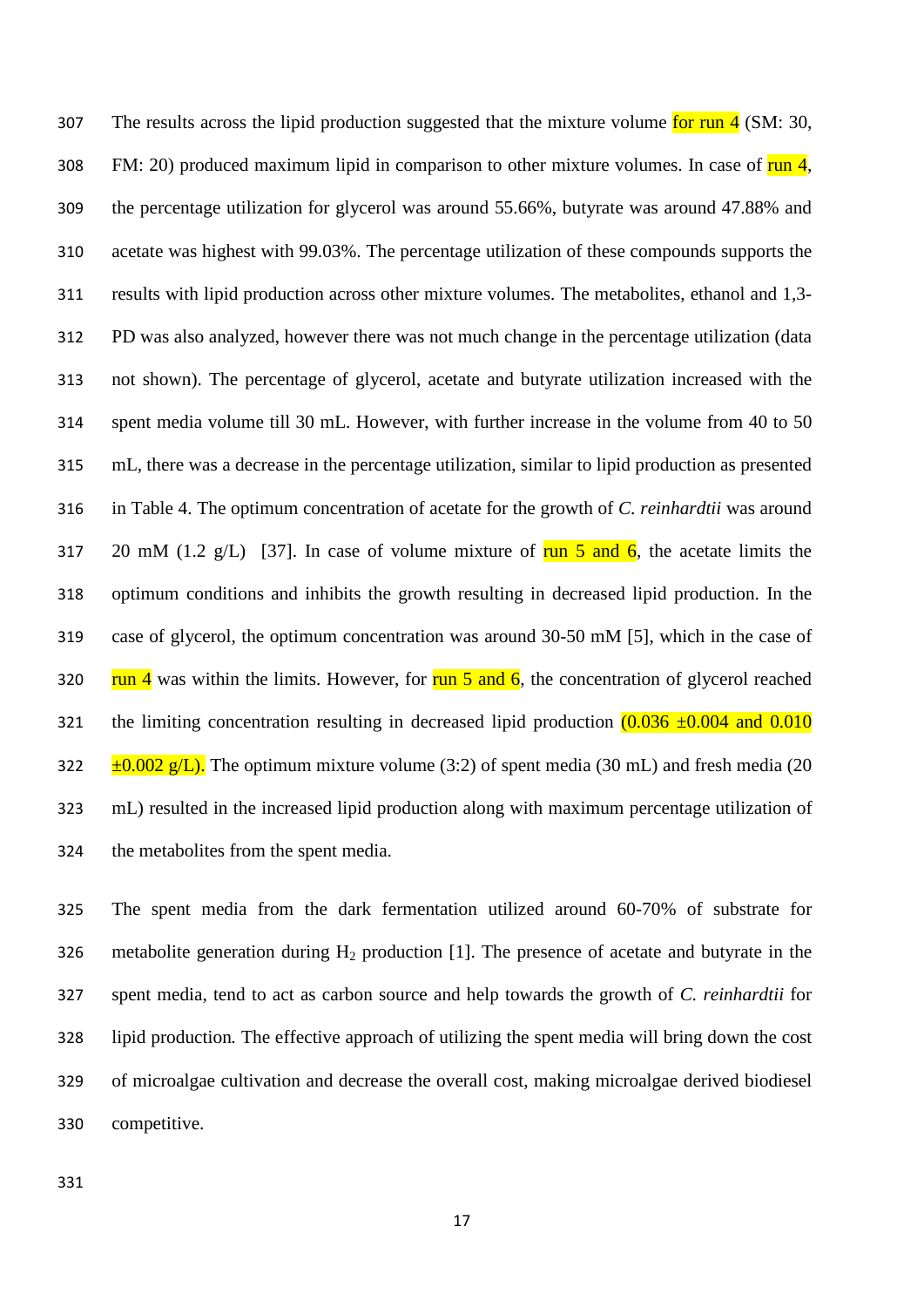### *Efficient closed system approach for biodiesel industry*

 Treatment plants are facing increasing challenges in disposal of excess sludge due to rapidly shrinking landfills, stringent environmental standards, awareness from governing bodies and increasing disposal cost [25, 26]. Researchers are exploring the sludge treatment and disposal methods for maximum energy recovery using various integration strategies [26, 38]. The proposed closed system is an alternative approach for sludge stabilization with reduction in the volume and weight of excess sludge through sustainable harvest into biofuels.

 In a proposed efficient closed system for biodiesel industry as represented in Fig. 1, the 340 approach was to minimize the waste generated and efficiently resource it for  $H_2$  production and uplift biodiesel industry.

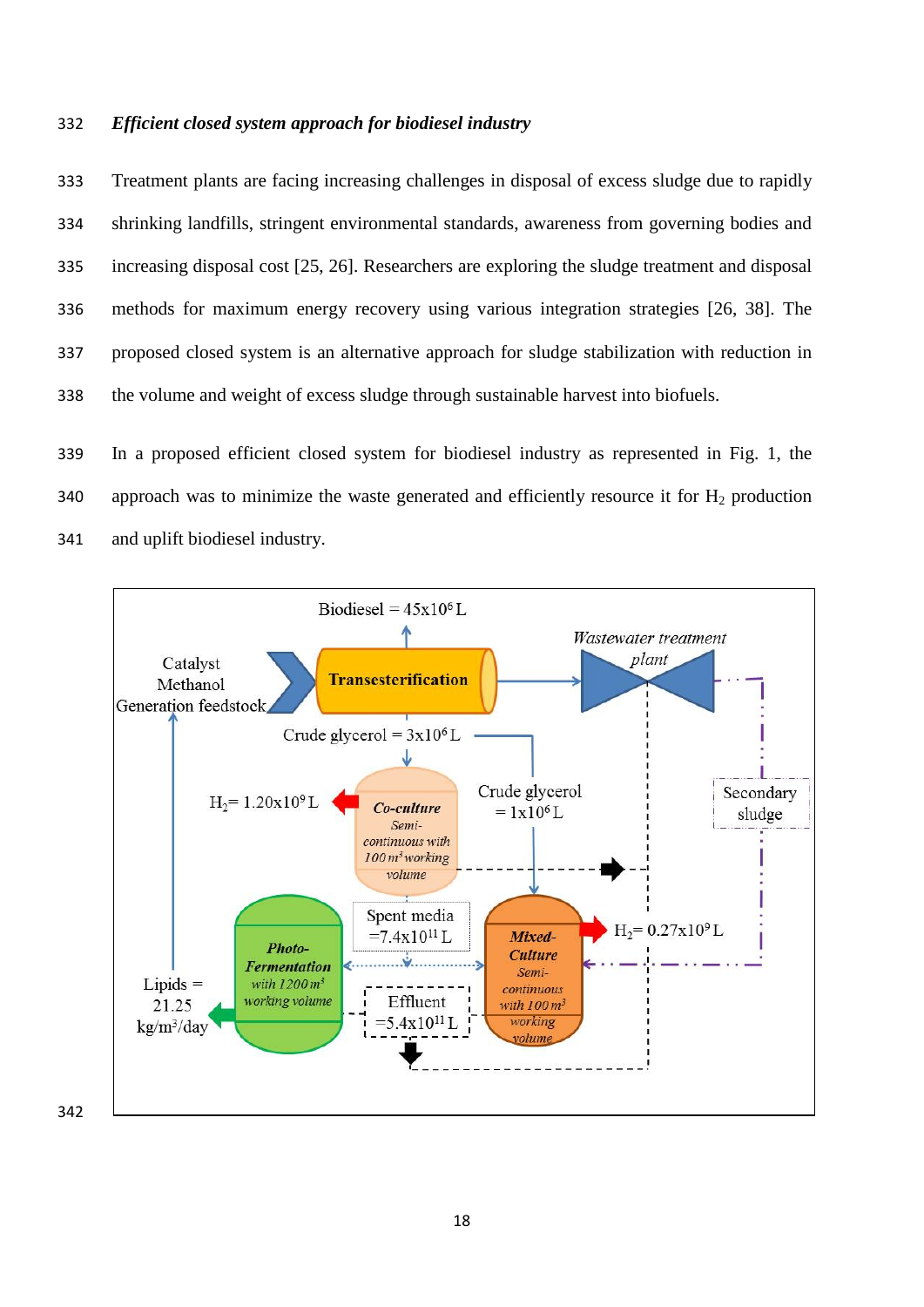**Fig. 1** – Efficient closed system approach for biodiesel industry for valorization of by-product crude glycerol into hydrogen production by co-culture system, utilization of the generated spent media by mixed-culture for hydrogen and by photo-fermentation for lipid production.

 In this study, the spent media obtained after co-culture system of hydrogen production was utilized for media preparation instead of distilled water for the mixed-culture system of hydrogen. The efficient closed system can use the secondary wastewater sludge as seed inoculum with simple heat-shock treatment. The mixed-culture successfully resulted in 350 utilization of crude glycerol, spent media to produce  $H_2$ , which can be used as in-house energy fuel for biodiesel industry. In another approach of closed system, the spent media was successfully replaced by the fresh media and also resulted in increased lipid production. The utilization of spent media helped to minimize the use of fresh media, thereby decreasing the media cost for lipid production. In addition, the produced lipid can be used as third generation feedstock for the biodiesel industry.

356 Bioconversion of  $\left(\frac{22 \text{ kg}}{2} \right)$  CG to 1 kg of H<sub>2</sub> utilizes 30-40% of substrate and generates ~8700 L of spent media available as potential for energy recovery. With efficient closed system, the recovered energy can be utilized as fuel or electricity or heat to create an in-house self-sufficient energy source [38]. This is based on an assumption that a biodiesel industry 360 with capacity of 45 million liter production generates CG of around  $4x10^6$  L per year [15]. In 361 case of detailed methodology of bioconversion of 1 kg of CG into  $H_2$  [21, 39], material balance of microalgae cultivation [40] and energy balance equivalent [20] can be consulted. 363 About 75% of CG (i.e  $3x10^6$  L) is used for semi-continuous of H<sub>2</sub> production using co-culture system with capacity of (356 L of cumulative H<sub>2</sub>/kg of CG) produces around  $1.2x10^9$  L of H<sub>2</sub> 365 with  $7.4 \times 10^{11}$  L of spent media as seen in Fig. 1. The spent media is divided into half and 366 utilized for semi-continuous  $H_2$  production using mixed-culture system with capacity of (240) 267 L of cumulative H<sub>2</sub>/kg of CG) producing around  $0.27 \times 10^9$  L of H<sub>2</sub>. According to the effective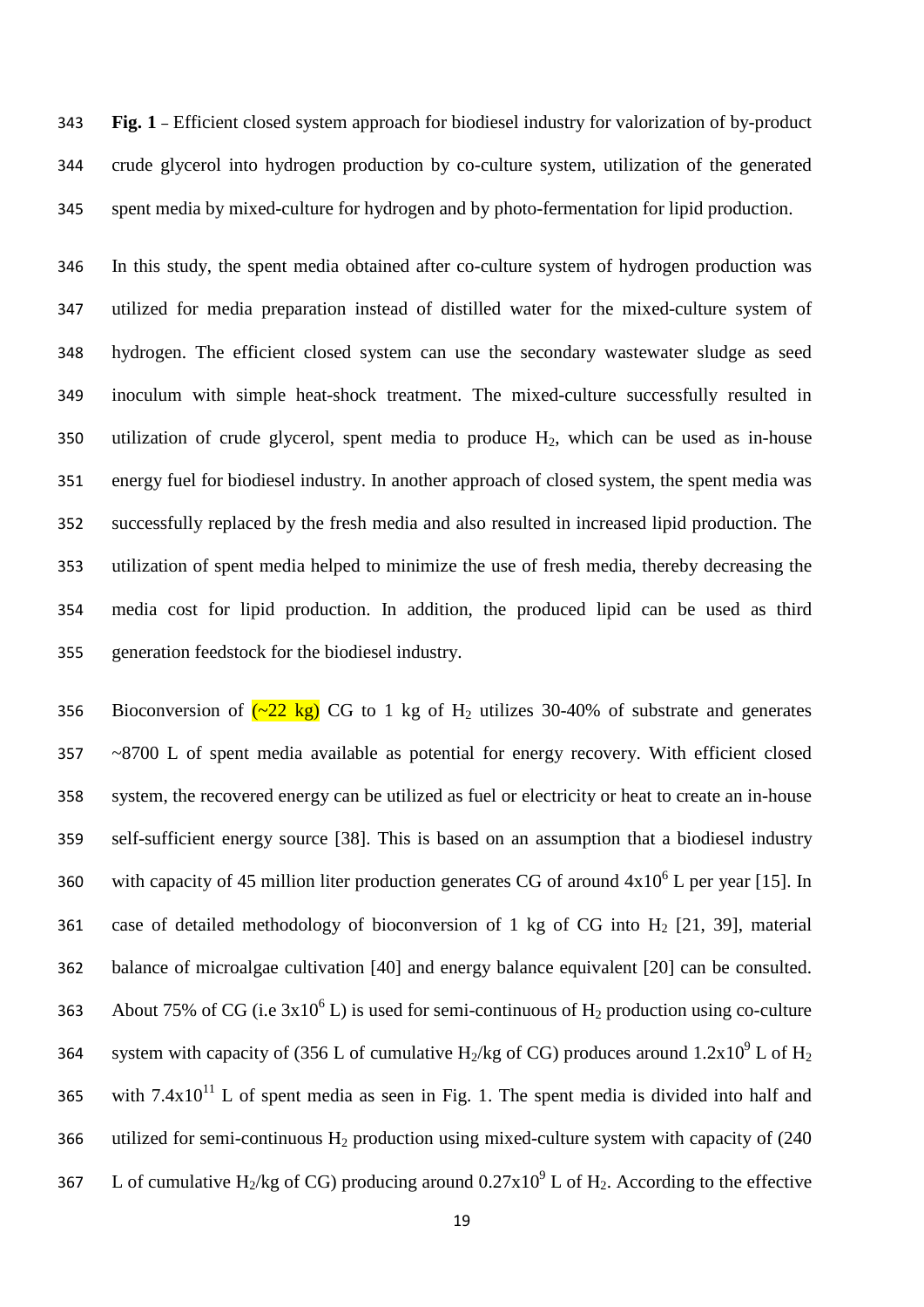368 closed system results, the H<sub>2</sub> produced (1.47x10<sup>9</sup> L of H<sub>2</sub>) can be converted into energy (1.87 369 x10<sup>4</sup> GJ) for electricity (1.77 x10<sup>4</sup> GJ) and heat (4.32 x10<sup>3</sup> GJ). The spent media (3.7x10<sup>11</sup> L), 370 can be used for microalgae cultivation with capacity of  $1200 \text{ m}^3$  will produce algae at 50  $\frac{1}{271}$  kg/m<sup>3</sup>/d with lipid content of 35-50% (*w/w*) [40] as seen in Fig. 1. The produced lipid can be used as third generation feedstock for biodiesel industry.

The sludge treatment cost for 100  $m<sup>3</sup>$  reactor is around \$270,864/year to reduce the organic loading rate in the effluent [5, 39]. Using effective closed system, the organic loading rate 375 with  $H_2$  production by co-/mixed-culture is reduced to 30-40% and further 60% reduction can be obtained by photofermentation. The effective closed system was encouraging in terms of crude glycerol utilization,  $H_2$  production, spent media reuse, sludge as inoculum, photo- fermentation for lipid production and sludge treatment. The decreasing market value of crude glycerol can be raised with the approach of efficient closed system. The small- and medium- scale biodiesel industry approach is to recycle around 99-100% of its input into value-added products. Thus, efficient closed system can help to reach these figures requiring minor production modification and the long term result will uplift the small- and medium-scale biodiesel industry.

## **4. Conclusions**

 The spent media generated during dark fermentation containing organic compounds and unutilized substrate with media components presents promising choice for waste utilization. The spent media can be used across different platforms to generate value-added chemicals. In this study, the spent media is used to replace distilled water used as a component of media 389 preparation during  $H_2$  production by mixed-culture system. The heat-shock pretreatment of wastewater sludge at 20% (*v/v*) inoculum with crude glycerol at 20 g/L resulted in increased 391 H<sub>2</sub> production of around 38.12  $\pm 0.84$  mmol/L. In another approach, the spent media was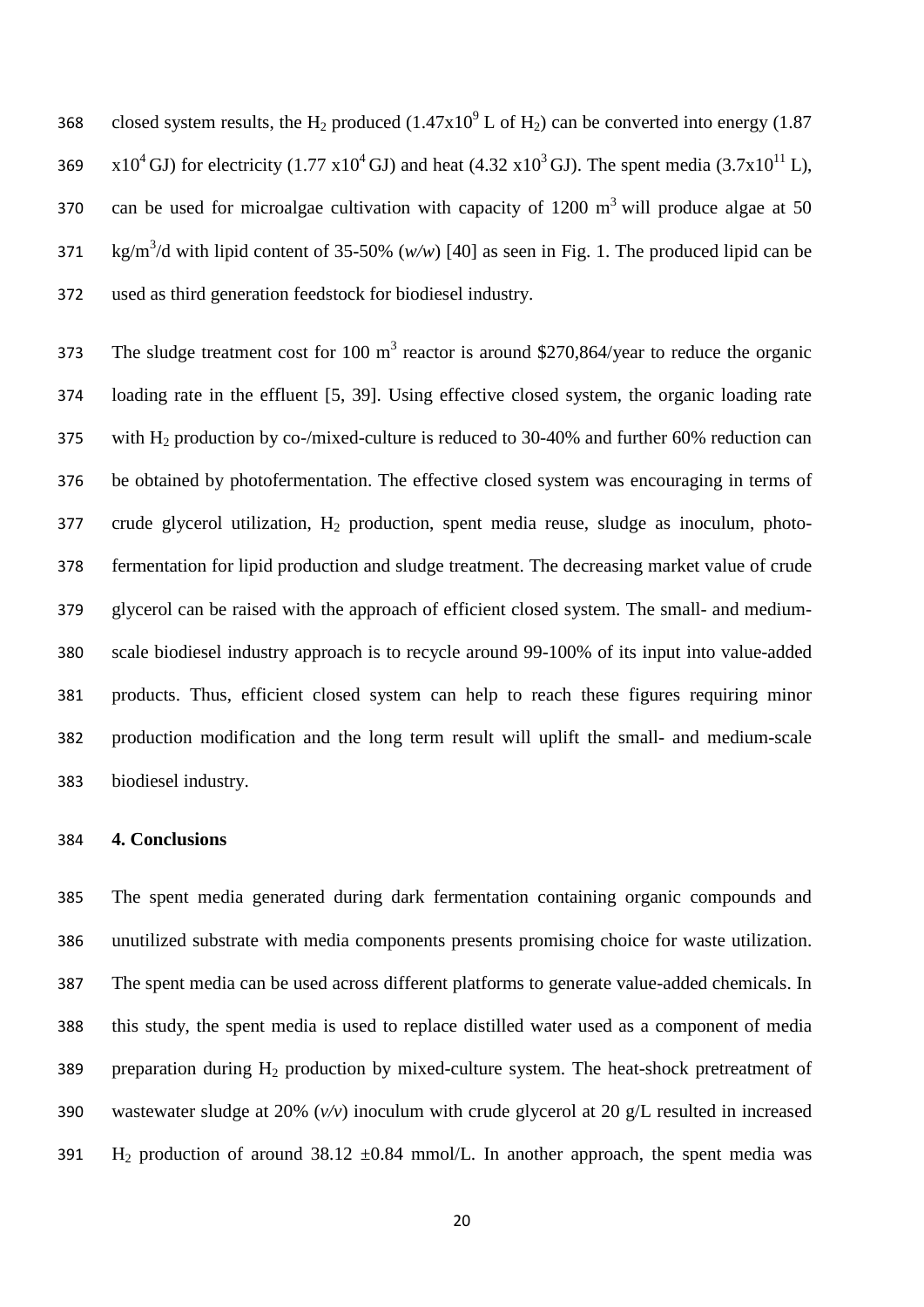replaced with fresh media across *C. reinhardtii* growth during lipid production. The mixture 393 volume of spent media (30 mL) and fresh media (20 mL) resulted in 0.098  $\pm$ 0.007 g/L of lipid production. The spent media was thus used for both mixed-culture and photo-395 fermentation for  $H_2$  and lipid production. The effective closed system approach of utilizing 396 crude glycerol,  $H_2$  production, spent media valorization, sludge as inoculum, photo- fermentation for lipid production and effluent treatment can make the biodiesel industry competitive in the biofuels market.

### **Acknowledgments**

 Financial support from NSERC (No. 284111, Discovery; No. 476649-14, Collaborative Research and Development Grant) and INRS-ETE has been acknowledged. We would like to thank Prof. Claude Fortin for providing us the *Chlamydomonas reinhardtii* culture and phytotron facilities for carrying out the experiments.

- 
-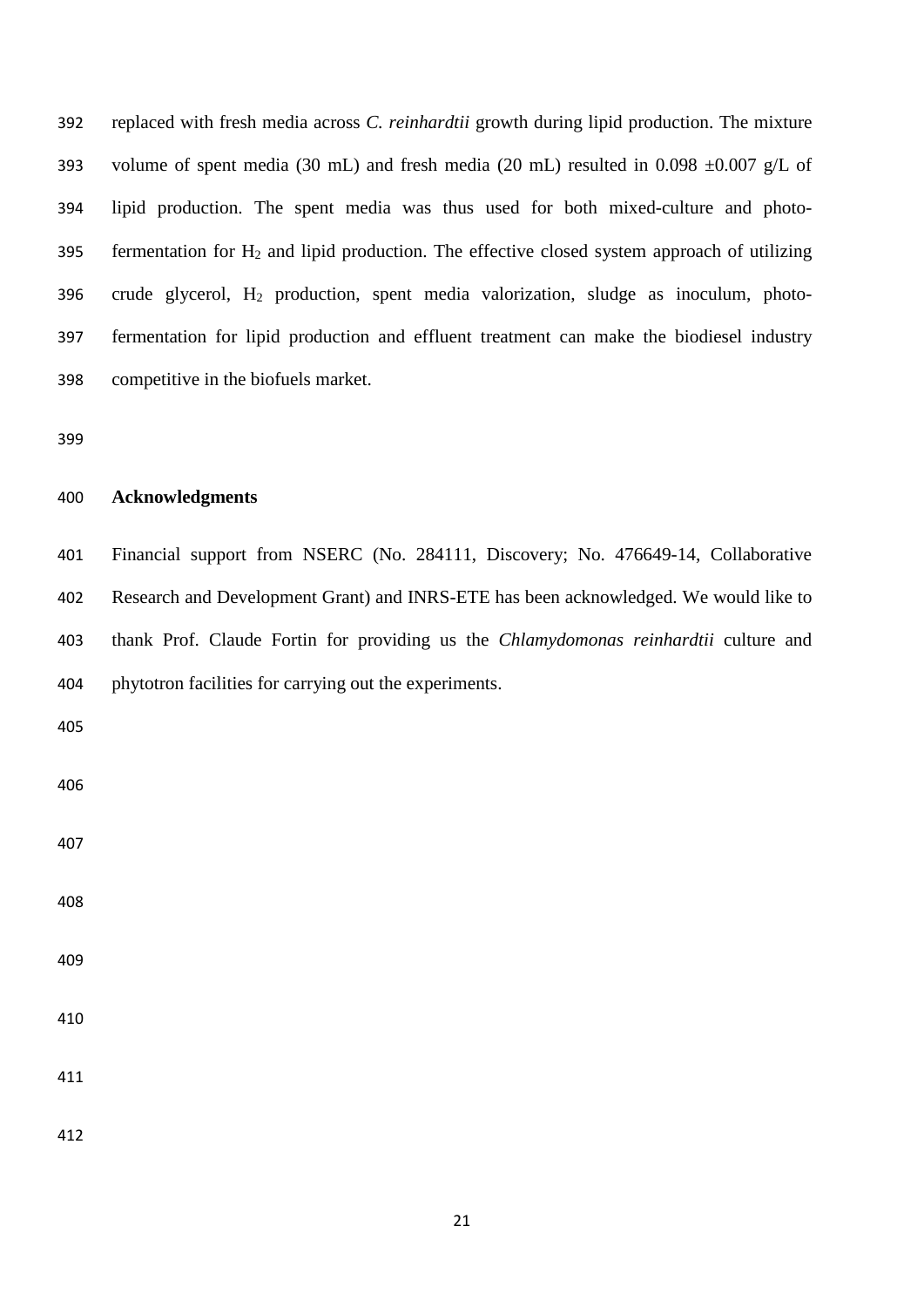### **References**

- [1] Sarma SJ, Pachapur VL, Brar SK, Le Bihan Y, Buelna G. Hydrogen biorefinery: Potential utilization of the liquid waste from fermentative hydrogen production. Renewable Sustainable Energy Rev 2015;50:942–51.
- [2] Ayoub M, Abdullah AZ. Critical review on the current scenario and significance of crude
- glycerol resulting from biodiesel industry towards more sustainable renewable energy industry. Renewable Sustainable Energy Rev 2012;16:2671–86.
- [3] Rodrigues CV, Santana KO, Nespeca MG, de Oliveira JE, Maintinguer SI. Crude glycerol
- by transesterification process from used cooking oils: Characterization and potentialities on
- hydrogen bioproduction. Int J Hydrogen Energy 2016;41:14641–51.
- [4] Pachapur VL, Kutty P, Brar SK, Ramirez AA. Enrichment of secondary wastewater sludge for production of hydrogen from crude glycerol and comparative evaluation of mono-,
- co-and mixed-culture systems. Int J Mol Sci 2016;17:92.
- [5] Pachapur VL, Sarma SJ, Brar SK, Le Bihan Y, Soccol CR, Buelna G, Verma M. Co‐
- culture strategies for increased biohydrogen production. Int J Energy Res 2015;39:1479–504.
- [6] Nath K, Kumar A, Das D. Hydrogen production by *Rhodobacter sphaeroides* strain OU
- 001 using spent media of *Enterobacter cloacae* strain DM11. Appl Microbiol Biotechnol 2005;68:533–41.
- [7] Sargsyan H, Trchounian K, Gabrielyan L, Trchounian A. Novel approach of ethanol waste utilization: Biohydrogen production by mixed cultures of dark-and photo-fermentative bacteria using distillers grains. Int J Hydrogen Energy 2016; 41:2377–82.
- [8] Lin HN, Hu BB, Zhu MJ. Enhanced hydrogen production and sugar accumulation from
- spent mushroom compost by *Clostridium thermocellum* supplemented with PEG8000 and
- JFC-E. Int J Hydrogen Energy 2016;41:2383–90.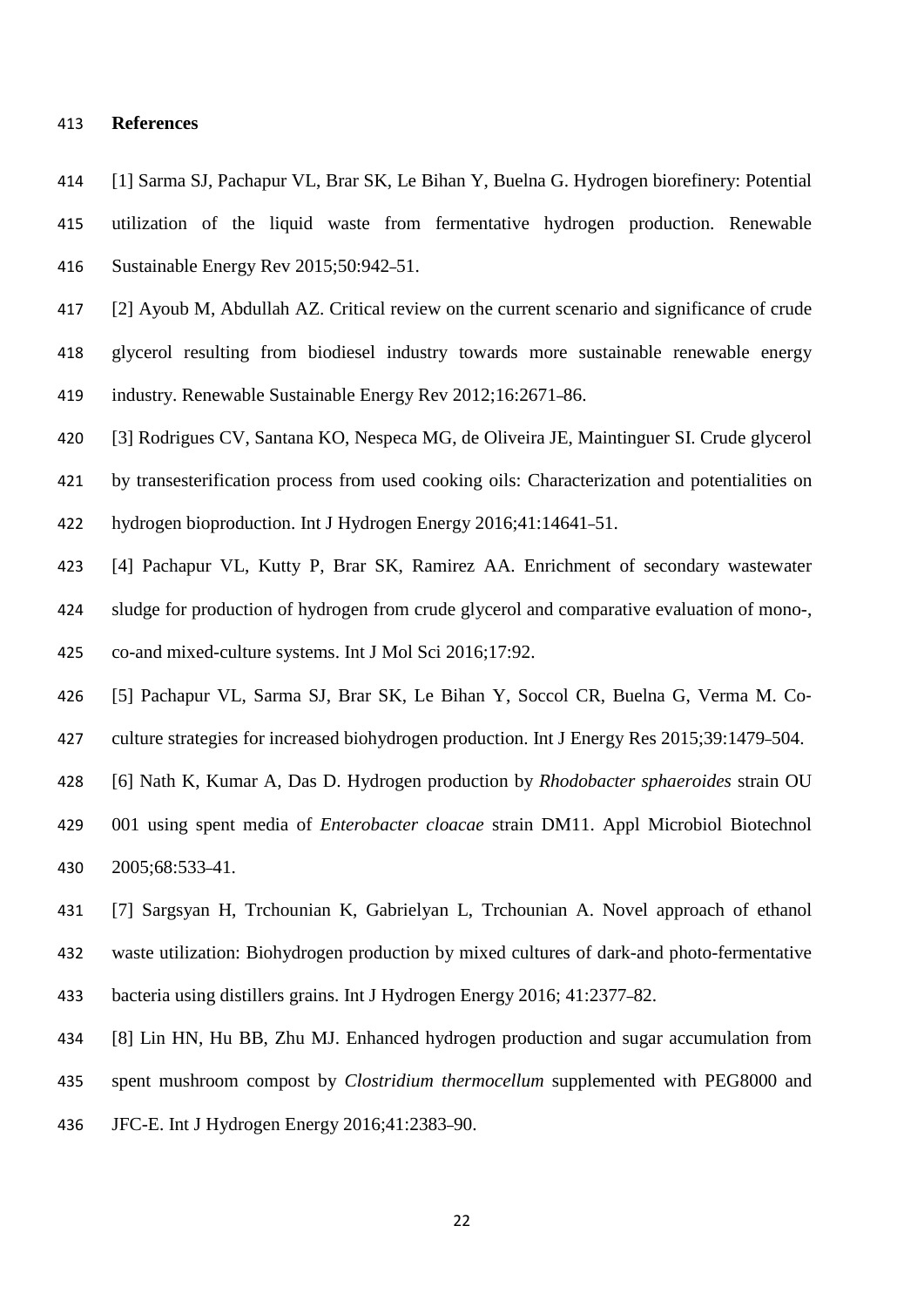- [9] Rai PK, Asthana R, Singh S. Optimization of photo-hydrogen production based on cheese
- whey spent medium. Int J Hydrogen Energy 2014;39:7597–603
- [10] Chookaew T, Sompong O, Prasertsan P. Biohydrogen production from crude glycerol by two stage of dark and photo fermentation. Int J Hydrogen Energy 2015;40:7433–8.
- [11] Sarma SJ, Brar SK, Le Bihan Y, Buelna G, Soccol CR. Hydrogen production from meat processing and restaurant waste derived crude glycerol by anaerobic fermentation and utilization of the spent broth. J Chem Technol Biotechnol 2013;88:2264–71.
- [12] Morsy FM. Hydrogen production by *Escherichia coli* without nitrogen sparging and subsequent use of the waste culture for fast mass scale one-pot green synthesis of silver nanoparticles. Int J Hydrogen Energy 2014;39:11902–12.
- [13] Djukić-Vuković A, Mladenović D, Radosavljević M, Kocić-Tanackov S, Pejin J, Mojović L. Wastes from bioethanol and beer productions as substrates for l (+) lactic acid production–A comparative study. Waste Manage 2016;48:478–82.
- [14] Fathima AA, Sanitha M, Kumar T, Iyappan S, Ramya M. Direct utilization of waste water algal biomass for ethanol production by cellulolytic *Clostridium phytofermentans*
- DSM1183. Bioresour Technol 2016;202:253–6.
- [15] Rothsay Biodiesel, CANADA; http://www.rothsay.ca/environment/. 2016.
- [16] Pachapur VL, Sarma SJ, Brar SK, Le Bihan Y, Buelna G, Soccol CR. Evidence of
- metabolic shift on hydrogen, ethanol and 1, 3-propanediol production from crude glycerol by
- nitrogen sparging under micro-aerobic conditions using co-culture of *Enterobacter aerogenes*
- and *Clostridium butyricum*. Int J Hydrogen Energy 2015;40:8669–76.
- [17] Siaut M, Cuiné S, Cagnon C, Fessler B, Nguyen M, Carrier P, et al. Oil accumulation in
- the model green alga *Chlamydomonas reinhardtii*: characterization, variability between
- common laboratory strains and relationship with starch reserves. BMC Biotech 2011;11:7.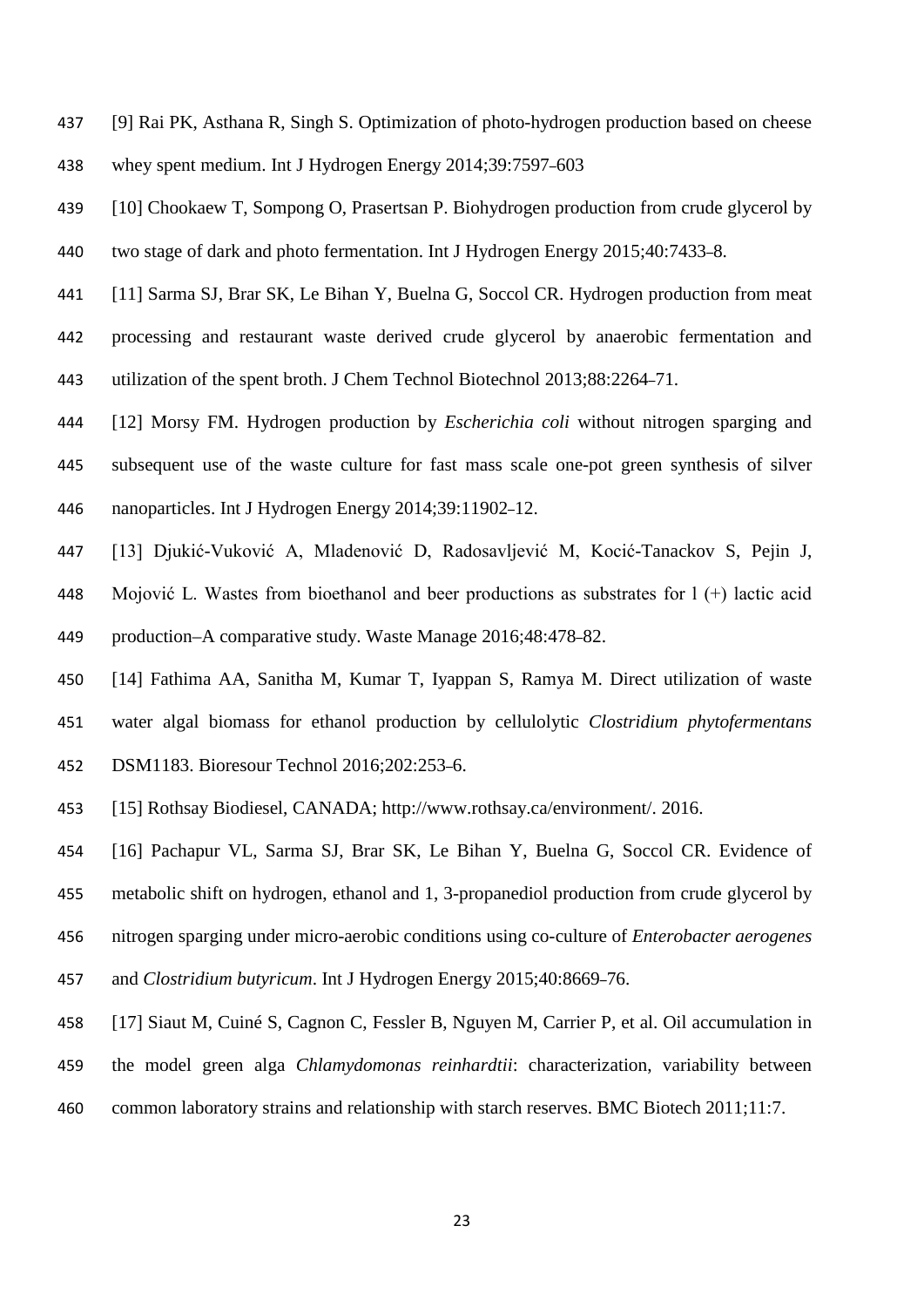- [18] Work VH, Radakovits R, Jinkerson RE, Meuser JE, Elliott LG, Vinyard DJ, et al. Increased lipid accumulation in the *Chlamydomonas reinhardtii* sta7-10 starchless isoamylase mutant and increased carbohydrate synthesis in complemented strains. Eukaryotic Cell 2010;9:1251–61.
- [19] Lavoie M, Sabatier S, Garnier‐Laplace J, Fortin C. Uranium accumulation and toxicity in the green alga *Chlamydomonas reinhardtii* is modulated by pH. Environ Toxicol Chem 2014;33:1372–9.
- [20] Pachapur VL, Sarma SJ, Brar SK, Le Bihan Y, Buelna G, Verma M. Energy balance of hydrogen production from wastes of biodiesel production. Biofuels 2016:1–10.
- [21] Sarma SJ, Maiti S, Brar SK, Le Bihan Y, Buelna G, Verma M. Low cost semi- continuous bioprocess and online monitoring of hydrogen production from crude glycerol. RSC Adv 2015;5:89809–16.
- [22] Zhang X, Yan S, Tyagi RD, Surampalli RY, Valéro JR. Energy balance of biofuel production from biological conversion of crude glycerol. J Environ Manage 2016;170:169– 76.
- [23] Chen Y, Vaidyanathan S. A simple, reproducible and sensitive spectrophotometric method to estimate microalgal lipids. Anal Chim Acta 2012;724:67–72.
- [24] Sarma SJ, Das RK, Brar SK, Le Bihan Y, Buelna G, Verma M, et al. Application of magnesium sulfate and its nanoparticles for enhanced lipid production by mixotrophic cultivation of algae using biodiesel waste. Energy 2014;78:16–22.
- [25] Xiao B, Liu J. Biological hydrogen production from sterilized sewage sludge by anaerobic self-fermentation. J Hazard Mater 2009;168:163–7.
- [26] Xu CC, Lancaster J. Treatment of secondary sludge for energy recovery. Energy recovery, Nova Science Publishers Inc, New York. 2009:187-211. Available at: http:// www.
- eng. uwo. ca/ fbg/ Publications/ book% 20 chapter\_ xu% 20 and% 20 lancaster. pdf." (2013).
	-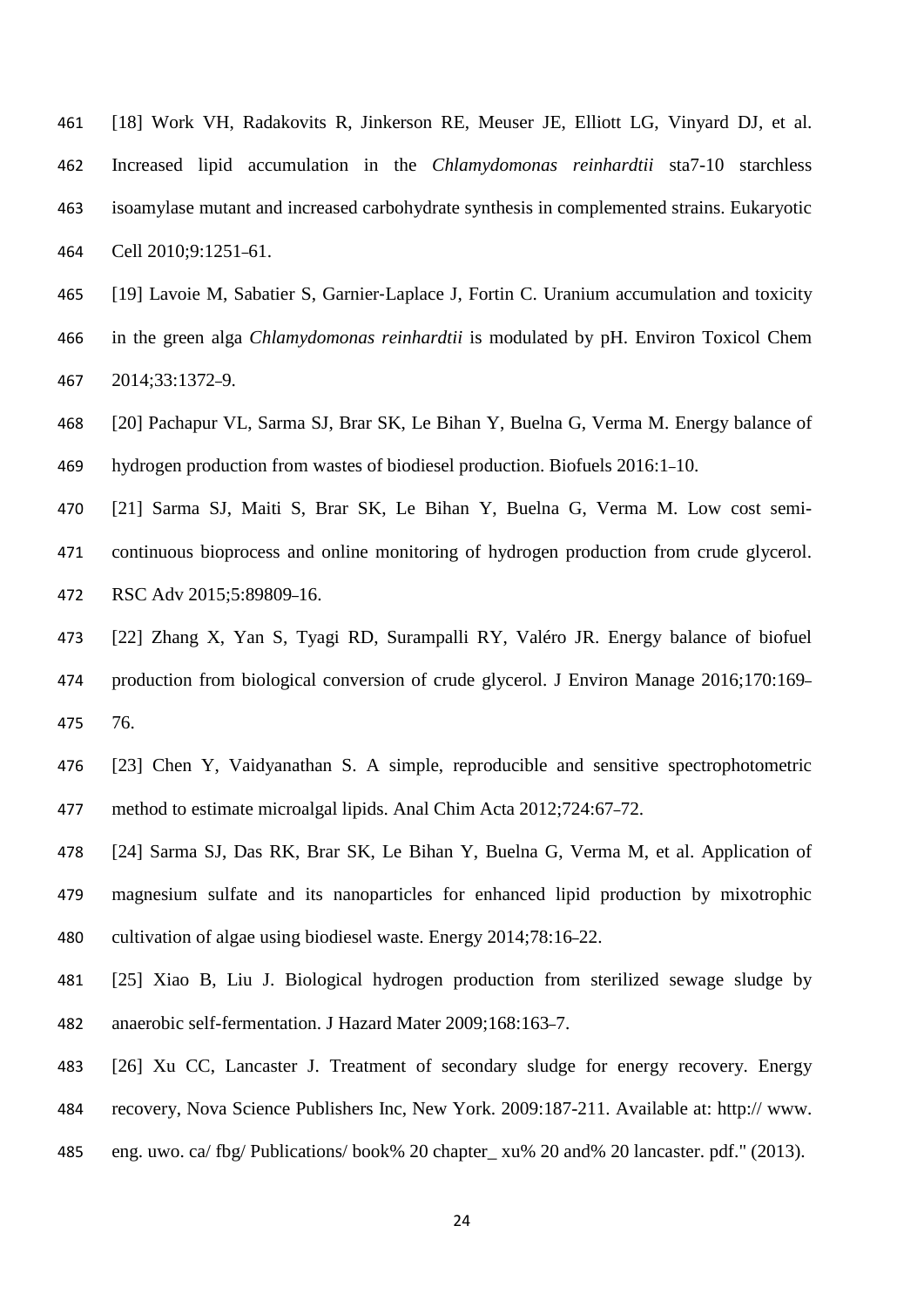- [27] Phowan P, Danvirutai P. Hydrogen production from cassava pulp hydrolysate by mixed seed cultures: Effects of initial pH, substrate and biomass concentrations. Biomass Bioenergy 2014;64:1–10.
- [28] Datar R, Huang J, Maness PC, Mohagheghi A, Czernik S, Chornet E. Hydrogen production from the fermentation of corn stover biomass pretreated with a steam-explosion process. Int J Hydrogen Energy 2007;32:932–9.
- [29] Zhao X, Jarboe L, Wen Z. Utilization of pyrolytic substrate by microalga *Chlamydomonas reinhardtii*: cell membrane property change as a response of the substrate toxicity. Appl Microbiol Biotechnol 2016;100:4241–51.
- [30] Kim M, Park J, Park C, Kim S, Jeune K, Chang M, et al. Enhanced production of *Scenedesmus* spp.(green microalgae) using a new medium containing fermented swine wastewater. Bioresour Technol 2007;98:2220–8
- [31] Voltolina D, Cordero B, Nieves M, Soto LP. Growth of *Scenedesmus* sp. in artificial wastewater. Bioresour Technol 1999;68:265–8.
- [32] Pittman JK, Dean AP, Osundeko O. The potential of sustainable algal biofuel production using wastewater resources. Bioresour Technol 2011;102:17–25.
- [33] Chi Z, Zheng Y, Jiang A, Chen S. Lipid production by culturing oleaginous yeast and
- algae with food waste and municipal wastewater in an integrated process. Appl Biochem Biotechnol 2011;165:442–53.
- [34] Gaytán‐Luna DE, Ochoa‐Alfaro AE, Rocha‐Uribe A, Pérez‐Martínez AS, Alpuche‐Solís
- ÁG, Soria‐Guerra RE. Effect of green and red light in lipid accumulation and transcriptional
- profile of genes implicated in lipid biosynthesis in *Chlamydomonas reinhardtii*. Biotechnol
- Progr 2016. DOI: 10.1002/btpr.2368
- [35] Scott SA, Davey MP, Dennis JS, Horst I, Howe CJ, Lea-Smith DJ, et al. Biodiesel from
- algae: challenges and prospects. Curr Opin Biotechnol 2010;21:277–86.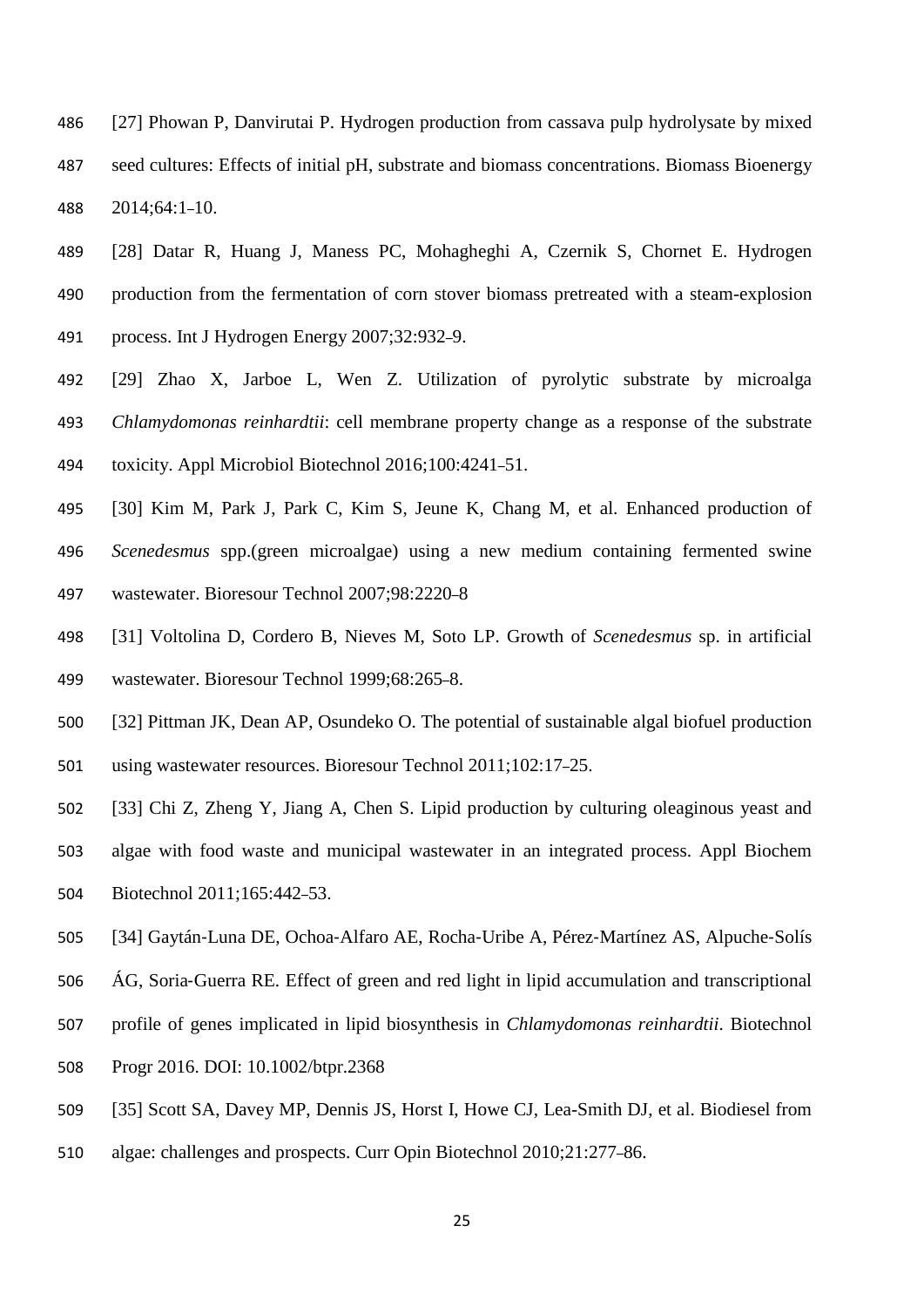|  |  |  | 511 [36] Chen CY, Kao AL, Tsai ZC, Chow TJ, Chang HY, Zhao XQ, et al. Expression of type 2 |  |  |  |  |  |  |
|--|--|--|--------------------------------------------------------------------------------------------|--|--|--|--|--|--|
|--|--|--|--------------------------------------------------------------------------------------------|--|--|--|--|--|--|

- diacylglycerol acyltransferse gene DGTT1 from *Chlamydomonas reinhardtii* enhances lipid production in *Scenedesmus obliquus*. Biotechnol J 2016;11:336–44.
- [37] Kim MS, Baek JS, Yun YS, Sim SJ, Park S, Kim SC. Hydrogen production from *Chlamydomonas reinhardtii* biomass using a two-step conversion process: anaerobic conversion and photosynthetic fermentation. Int J Hydrogen Energy 2006;31:812–6.
- [38] Chandra R, Mohan SV. Enhanced bio-hydrogenesis by co-culturing photosynthetic
- bacteria with acidogenic process: Augmented dark-photo fermentative hybrid system to
- regulate volatile fatty acid inhibition. Int J Hydrogen Energy 2014;39:7604–15.
- [39] Vatsala T, Raj SM, Manimaran A. A pilot-scale study of biohydrogen production from
- distillery effluent using defined bacterial co-culture. Int J Hydrogen Energy 2008;33:5404–

15.

- [40] Zhang X, Yan S, Tyagi RD, Surampalli RY. Energy balance and greenhouse gas
- emissions of biodiesel production from oil derived from wastewater and wastewater sludge.
- Renewable Energy 2013;55:392–403.

- 
- 
- 
- 
- 
-